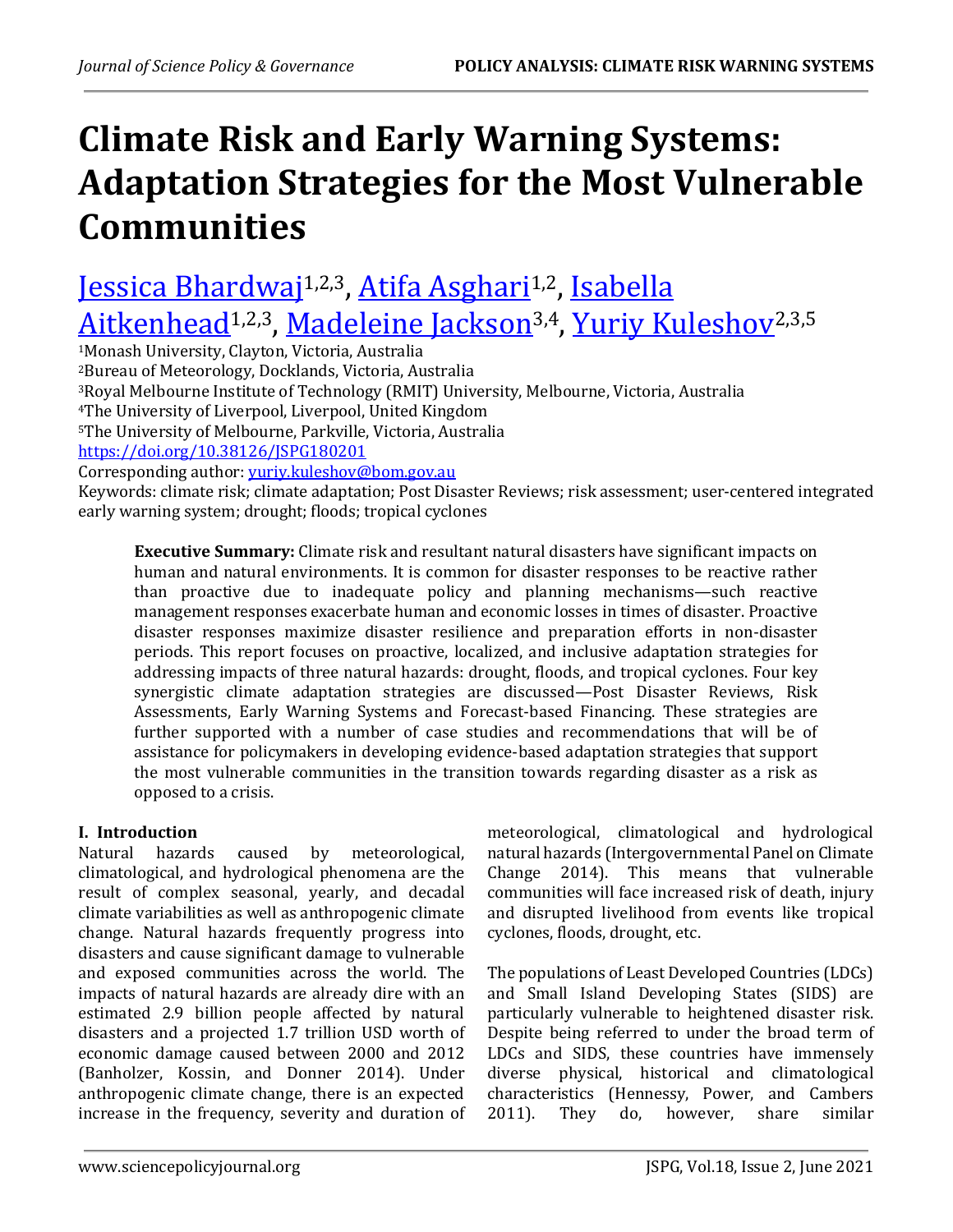vulnerabilities, including low capacity to monitor and predict disasters and fragile economic and political environments, making them increasingly sensitive to the impacts of natural disasters. As a result, the 2020 World Risk Report found Pacific Island Country (PIC) Vanuatu to be exposed to the highest level of disaster risk in the world. The report also identified other PICs such as Tonga, Solomon Islands, and Papua New Guinea to be in the top 15 most-at-risk countries in the world (Behlert et al. 2020). Since the majority of this region is inherently dependent on the natural environment for food, water, and income, the implementation of appropriate adaptation strategies and early warning mechanisms are imperative (United Nations Office for Disaster Risk Reduction (UNDRR) and United Nations Development Programme (UNDP) 2012).

Results presented in this report contribute to implementing the Climate Risk and Early Warning Systems (CREWS) initiative [\(https://www.crews](https://www.crews-initiative.org/)[initiative.org/\)](https://www.crews-initiative.org/), the goal of which is to support LDC and SIDS in strengthening risk-informed early warning services for vulnerable communities.

Disaster Risk Reduction (DRR) is defined as ''the systematic development and application of policies, strategies and practices to minimize vulnerabilities, hazards and the unfolding of disaster impacts throughout a society, in the broad context of sustainable development" (United Nations Office for Disaster Risk Reduction 2004). This increased focus on disaster preparation can lessen the severity of disaster response (see **Figure 1** adapted from Wilhite, Sivakumar, and Pulwarthy 2014).

Our report examines DRR using four key synergistic climate adaptation strategies: Post Disaster Reviews, Risk Assessments, user-centered Integrated Early Warning Systems and Forecast-based Financing. We examine these strategies by combining literature review with specialized case studies conducted in our teams' project work.

These strategies are widely acknowledged to be DRR strategies themselves but in the context of our work, we emphasize that their implementation should complement other pre-existing DRR strategies at the national and sub-national scale to ensure that they align with the broader Disaster Risk Management policies, laws and plans in the region (Twigg 2015).



# **Responding to Disaster**

**Figure 1:** The Disaster Management cycle—preparing for disaster lessens the severity of responding to disaster.

We chose these strategies due to our extensive experience in analyzing and implementing them and their efficacy in reducing disaster risk for vulnerable communities (Twigg 2015). These strategies have several key interconnections and flows between them:

- Post Disaster Reviews (PDRs) inform the delivery of risk assessments and are also used to iterate and improve Early Warning System (EWS) design.
- Risk Assessments allow for a more informed and prioritized delivery of EWSs in the regions that are most at risk and results can also be used to prioritize funding allocations.
- EWSs can be used to trigger appropriate early action financing mechanisms that preallocate disaster response funds.
- Then the efficacy of all these strategies can be re-evaluated and iterated in the next PDR.

A schematic illustrating these flow and interconnections is provided in **Figure 2**.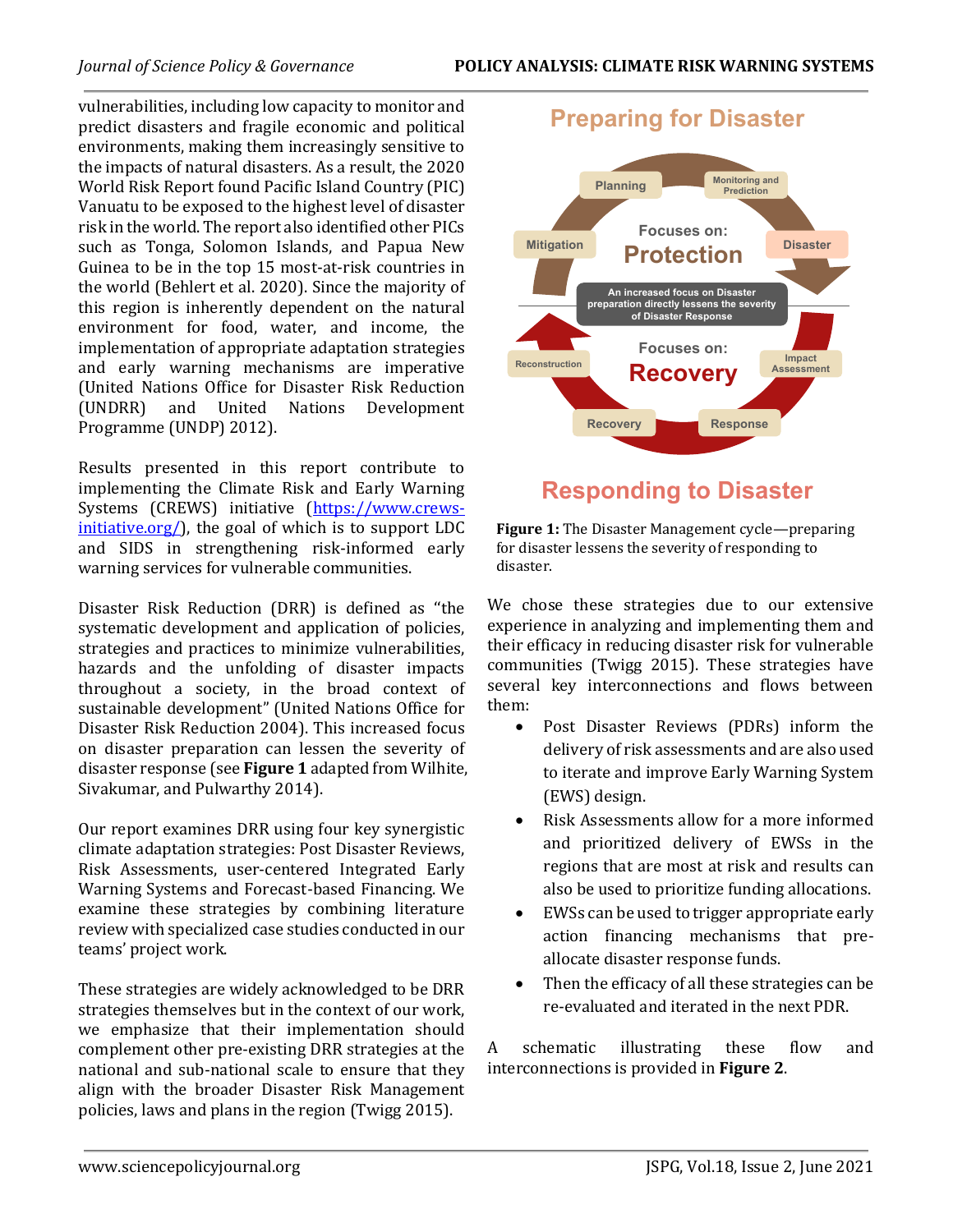

**Figure 2:** Interconnections between the four climate adaptation strategies presented in this report.

# **II. Post Disaster Reviews**

Post Disaster Reviews (PDRs) are a key component of proactive disaster management that inform a more efficient EWS operation. PDRs are conducted in response to natural disasters. They produce data about the impact of disasters and analyses of losses, damages, and priority recovery actions. This helps to provide insight into key areas of improvement for the future management of disasters. PDRs help drive recovery beyond just physical reconstruction but towards comprehensive and resilient development strategies.

#### *i. Multi-hazards associated with tropical cyclones*

Tropical cyclones (TCs) are one of the most destructive natural hazards which affect vulnerable coastal communities in the tropics. TCs are multihazardous events, with destructive winds, torrential rain often leading to floods and landslides, and storm surges. In the warming climate, it is likely that fewer TCs will form but a higher proportion of those that do will be intense, more damaging cyclones (Knutson et al. 2010).

PDRs are essential for strengthening EWSs and improving preparedness for impacts of TCs. We know from past experiences that often forecasts of TCs were accurate; however, the potential impacts were not properly considered or were underestimated, and the response was inadequate.

For example, in 2013 TC Haiyan (Yolanda) devastated the Philippines; more than 6,000 people were reported dead and the estimated damage to infrastructure and agriculture was more than USD 827 million (National Disaster Risk Reduction and Management Council 2014). A PDR revealed that many of the deaths were caused by the storm surge; it is likely that many lives could be saved with better knowledge of the specific TC impacts related to storm surges (World Meteorological Organization (WMO) 2014). Accurate warnings were issued for winds and heavy rain in time, and the government deployed planes and helicopters to the regions most likely to be affected. However, had there been better knowledge of the risks, particularly of the storm surge, it is likely that more extensive evacuations from exposed areas could have taken place sooner (World Meteorological Organization (WMO) 2015).

As TCs are multi-hazardous events, all factors which could present risks to local communities should be considered through PDRs. Lessons will be learnt, and issues addressed to improve user-centered integrated EWSs (I-EWSs) for TCs which in turn will improve preparedness of vulnerable communities. In the following case study, we present a PDR which assessed TC Winston's impacts on (a) population, (b) infrastructure, and (c) natural environment (Jackson 2020).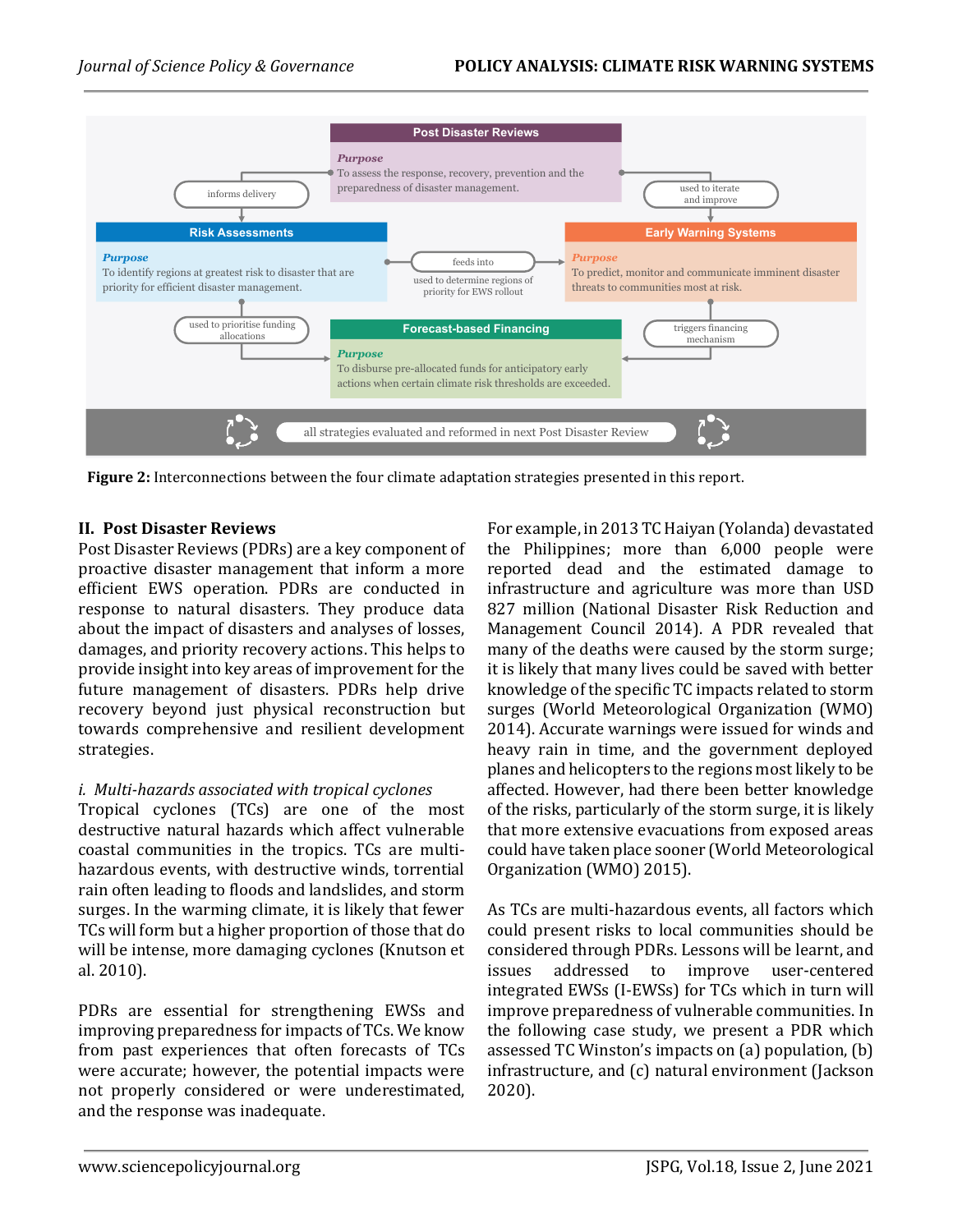# *Case Study—Tropical Cyclone Winston, Fiji*

In 2016, Fiji experienced the South Pacific's strongest landfalling TC on record—severe TC Winston which was a category 5 storm with lifetime minimum central pressure 884 hPa and 280 km/h winds (Diamond 2020). The impacts of Winston in Fiji were disastrous, resulting in USD 1.4 billion of economic damage and 44 fatalities (Government of Fiji 2016; Terry and Lau 2018).

Fiji is a country made up of 333 islands and is classed as a SIDS, a name used to describe countries which are particularly exposed to natural disasters, that may have fragile environments and lack opportunity for economic development, due to their size or accessibility (Feeny 2010; Méheux 2007). Low-lying coral islands in Fiji are a vulnerable natural environment. Coral reefs are delicate and prone to damage by storm surges and cyclone-driven waves. They provide habitats for an abundance of marine species, which are essential for seafood consumed by indigenous Fijian communities.

#### *a) Impact on population*

The impact of TC Winston on Fiji's population was analyzed by quantifying the total population estimated to be within the TC path zone. The estimated population within the most destructive 50 km path zone was 347,969 (around 40% of the total population of Fiji; **Figure 3**). The area within 50 km of the TC path zone states that residents are

'extremely' to 'seriously' affected (Ministry of Health, 2016). The total population estimated within 100 km from the TC's path was 816,683, which represents approximately 95% of the country's population. The actual extent of loss and damage to individuals by the event is unknown, however these results demonstrate that the impact of TC Winston was felt by almost the entire nation.



**Figure 3:** TC Winston path and Fiji population in 2015.

Data sources include: Spatial data for TC path provided by the Australian Bureau of Meteorology. Fiji boundary downloaded from Fiji Administrative Boundaries HDX (2019) (HDX 2019a) and population data acquired from PopGIS Statistics for Development Division (2019) (Statistics for Development Division 2019).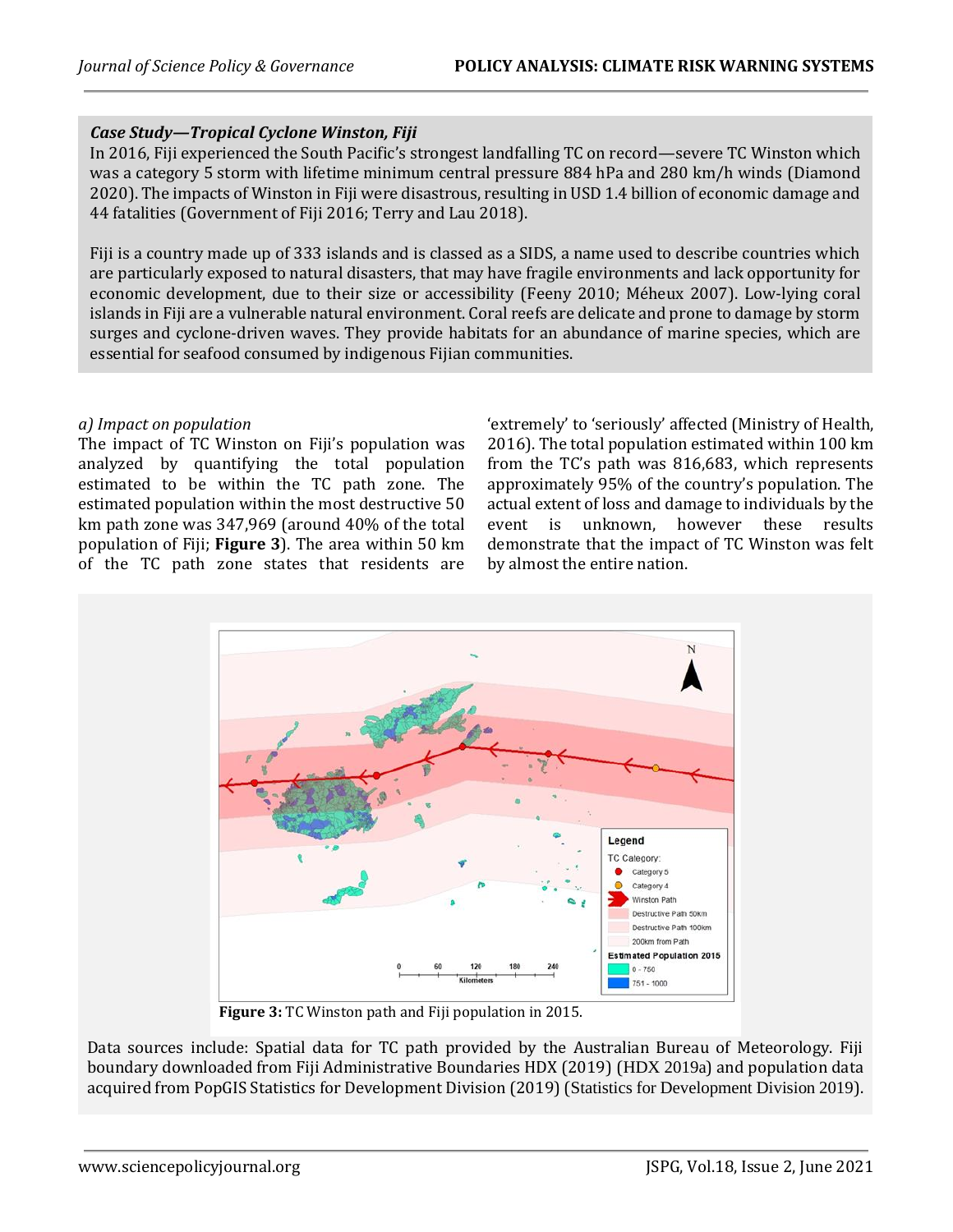#### *b) Impact on infrastructure*

Storm surges pose great risk to infrastructure built close to the coastline (Government of Fiji, 2016). Storm surge observation data around Fiji was mapped to assess the destructive impacts of TC Winston on infrastructure. Around 30% of the hospitals in Fiji as well as 73km of roads were within 0.2km of the observed storm surges (**Figure 4**). In

addition, 1 of the 3 communication towers were within 0.2 km of the observed storm surge locations.

The storm surge presented by TC Winston was one of the most significant causes of destruction, leading to the national communication systems going down and 80% of the country losing power (Government of Fiji 2016).



**Figure 4**: TC Winston path with storm surge observations and infrastructure.

Data sources include: Feature layer of Global Disaster Alert and Coordination System surge values (Global Disaster Alert and Coordination System, 2017) (Global Disaster Alert and Coordination System (GDAC) 2017). Locations of Fiji hospitals and communication towers downloaded from Open Street Map, 2016a and Open Street Map, 2016b (Open Street Map 2016b, a). Fiji road network data obtained from HDX (2019b, 2019c) (HDX 2019b, c, a).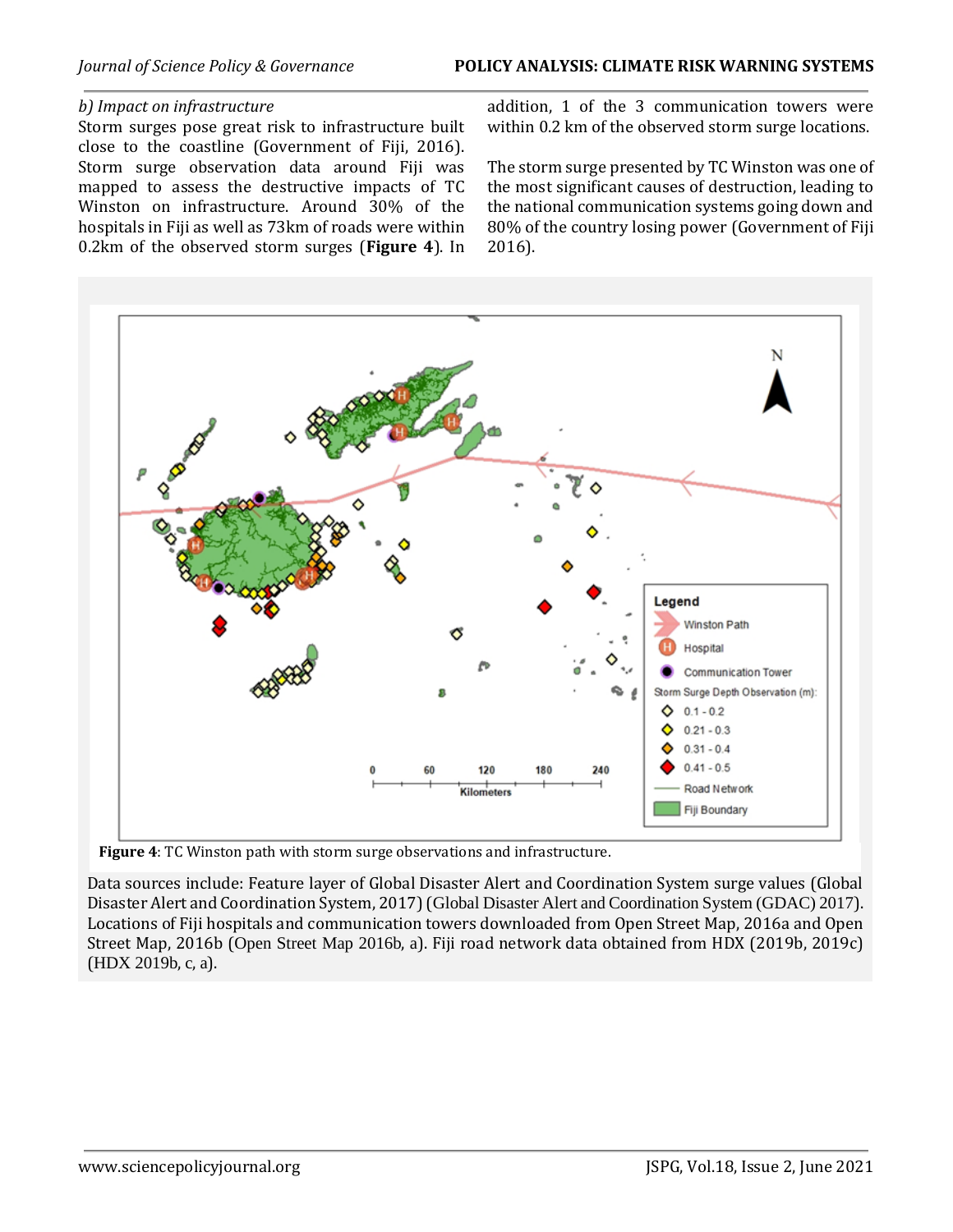#### *c) Impact on the natural environment*

To assess the damage caused by TC Winston to the natural environment, its path was mapped in relation to a dataset containing local coral reefs and their threat level (World Resources Institute 2011). The results of this spatial analysis shown in **Figure 5** demonstrate that after the sharp westward turn of the system, a great quantity of reefs was damaged. Within the most destructive path zone, over 65% of the coral reefs were at a high or very high threat level. This indicates that the event had a profound effect on the vulnerable coral species in Fiji, of which 17% are

under local protection (Government of Fiji 2016). The implications of this are significant, as coral reefs in this area are an important source of coastal protection against flooding and storm surges (Jacot Des Combes 2019). Therefore, it is likely that if another significant TC was to occur, the natural protective barrier on the coastline will be less effective due to the damage already induced by TC Winston.



**Figure 5:** TC Winston path in relation to coral reefs classified by integrated local threat and past thermal stress.

*ii. Moving forward—key considerations for Post Disaster Reviews*

In summary, PDRs and impact assessments of TCs on population, infrastructure and natural environment in Fiji have demonstrated the potential scale of destruction to vulnerable nations in the tropics. PDRs are an integral component of a well-informed and evidence based DRR; they are essential to both the development and iteration of EWSs. Thus, PDRs should be regarded as a complimentary tool that can objectively examine disaster response and impacts in ways that policy makers and disaster managers can use in future scenarios to limit impacts on populations, infrastructure, and the natural environment.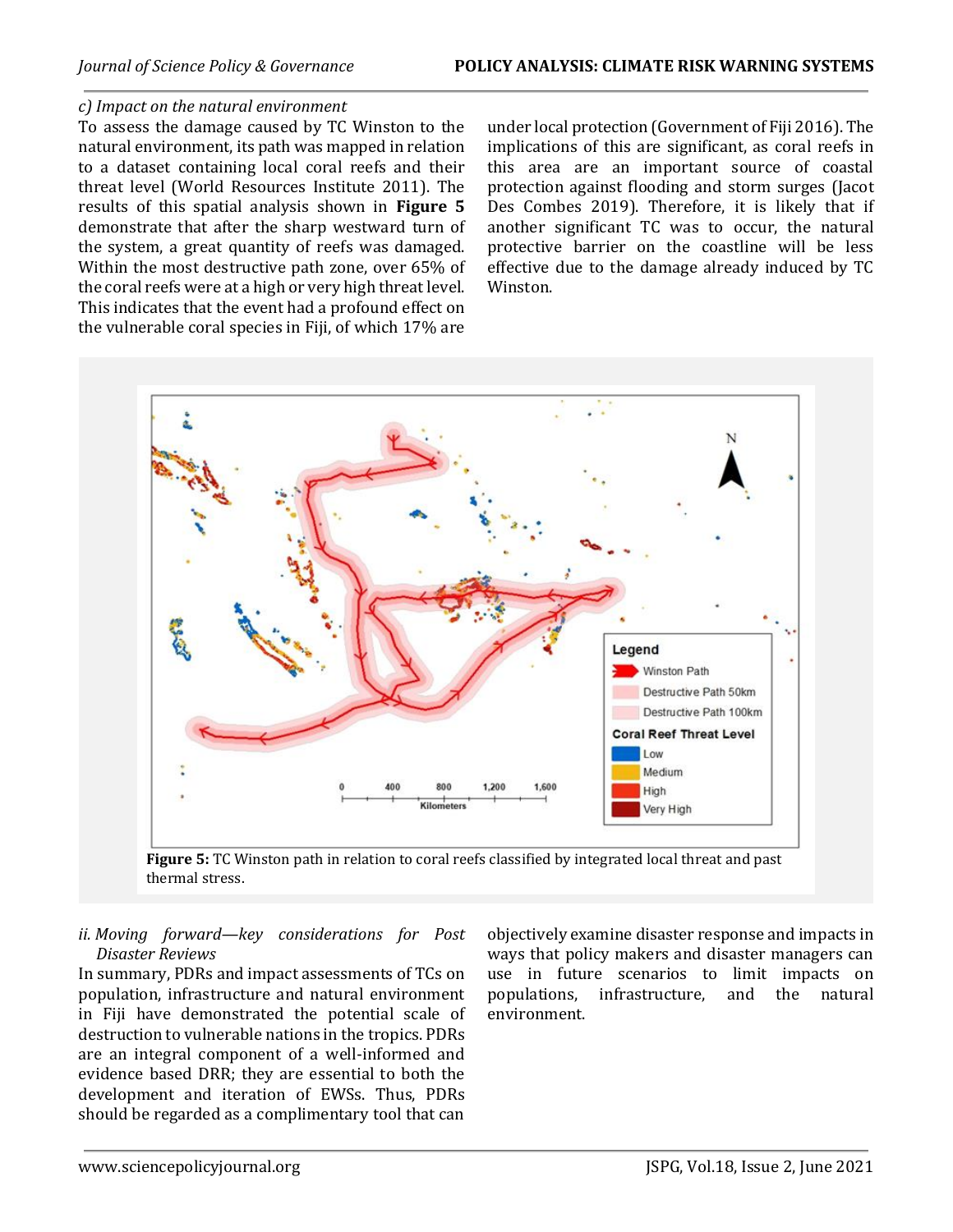#### *i. Disaster risk knowledge*

In vulnerable communities, user-centered I-EWSs that are effective in terms of warning accuracy and appropriate output dissemination to key stakeholders, can inform improved management of disaster risk and climate extremes for increased community resilience. As discussed previously, an effective user-centered I-EWS consists of four interconnected components including risk knowledge, warning service, communication and dissemination, and response capability (de León et al. 2006). Each component is key to the overall efficiency of the I-EWS (Kuleshov et al. 2019). If one component is lacking the entire system would not succeed in efficiently informing disaster risk management. The first component, risk knowledge, considers the patterns and trends in hazards and vulnerabilities that lead to risks (de León et al. 2006).

#### *ii. Disaster risk assessment*

Risk assessments including risk analysis and mapping are used to set priorities in I-EWS needs and guide response preparedness and risk management. Without effective development of risk assessments to increase disaster risk knowledge, an I-EWS cannot operate properly.

Past studies have investigated the potential for early warning informed risk management in vulnerable countries but tend to only touch on the risk analysis component of EWSs (Kuleshov et al. 2019; Webb 2020). The risk knowledge component of I-EWSs requires further investigation for more efficient implementation of future user-centered I-EWS (Mercer 2010).

#### *iii. Risk assessments for drought, floods and tropical cyclones*

Risk assessments could be vital to the efficiency of disaster risk management for natural hazards such as drought, floods, and tropical cyclones. However, risk knowledge for these disasters on a localized scale remains minimal (Kuleshov et al. 2019; Webb 2020). Risk assessments have been conducted for both slowonset hazards like drought and fast-onset hazards like floods and tropical cyclones in vulnerable communities around the world; however, these have been conducted on broad scales rather than tailored to local vulnerable communities. Tailoring risk assessments to more specific, local areas is important to accurately display risk levels so that vulnerable communities may plan for risk accordingly on a localized scale.

Although tailored drought risk assessments are novel, this report provides a proof-of-concept user-centered I-EWS for drought and forecast-based financing (FbF) pilot study, which emphasize the value that a tailored risk assessment may have to proactive disaster management and early warning systems.

# *IV. Case Study—Northern Murray-Darling Basin, Queensland, Australia*

To develop a methodology for future conduction of tailored natural hazard risk assessments in local vulnerable communities as part of an I-EWS informing efficient DRR and climate adaptation, a case study was conducted for drought vulnerable areas in the Northern Murray-Darling Basin (MDB) in Australia (Aitkenhead 2020).

Historical records for the Northern MDB from the Australian Bureau of Meteorology show that the region frequently experiences severe drought conditions (Australian Bureau of Statistics (ABS) 1988). Due to its national economic value, the Northern MDB especially requires efficient drought management (Hart 2016). In 2017-2019, the Northern MDB was affected by severe drought, with record low rainfall in many parts of the region.

#### *i. Background*

Regions within the Northern MDB that are of particular interest include the Local Government Areas (LGAs) of Balonne Shire, the Goondiwindi Region, the Maranoa Region, Murweh Shire and Paroo Shire (**Figure 6)**. Future drought events are expected to have significant impacts on the agriculture sector and functionality of communities within these LGAs (Quiggin et al. 2010). To manage the negative impacts of drought on local Northern MDB communities, key stakeholders, including state government officials, local farming association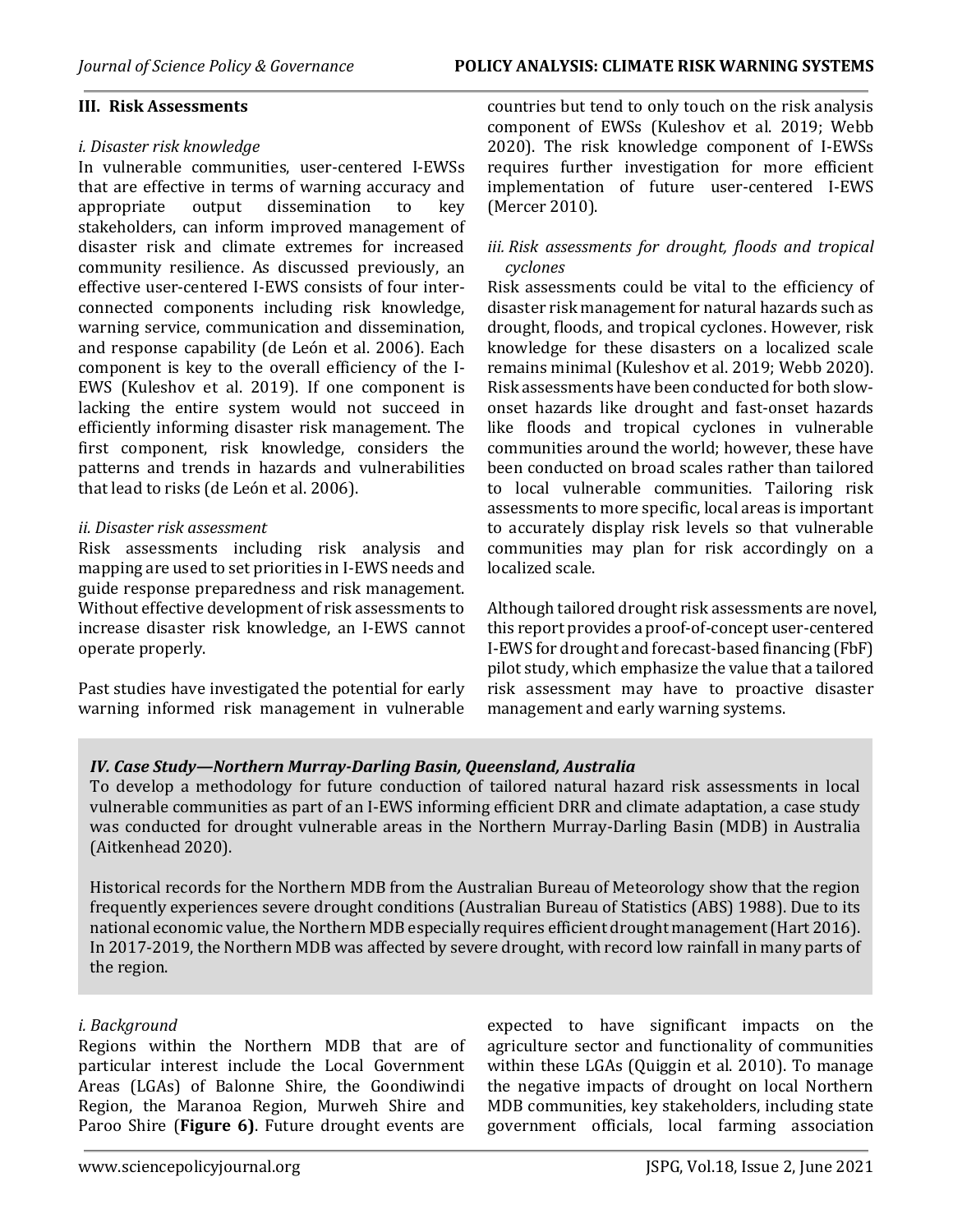individuals, and local farmers have contributed to the implementation of three major Agricultural Drought Management Strategies (ADMSs): (i) the MDB Plan, (ii) Water Trading, and (iii) Government Assistance (resources and financial) (Docker and Robinson 2014). An accurate assessment of drought risk would inform stakeholders of the suitability of these drought management strategies (Yin et al. 2014). There has been no previous research on tailoring a holistic drought risk index to conduct drought risk mapping on a LGA level within the Northern MDB.



**Figure 6:** Spatial extent showing the five LGAs—Balonne Shire, Goondiwindi Region, Maranoa Region, Murweh Shire and Paroo Shire.

The development of a region-specific drought risk index and the accurate assessment of drought risk management strategies in Northern MDB LGAs would allow decision makers to observe where ADM resources are being appropriately allocated, and identify areas that require increased attention and provision of additional resources to enhance ADM

resilience (Sena et al. 2017). In this case study, a region-specific drought risk index was developed to indicate drought risk extent of five Northern MDB LGAs, and current ADMSs implemented in these LGAs were assessed in terms of proactivity, effectiveness, and suitability. This allowed us to examine the potential for a user-centered I-EWS for drought to improve ADMSs in Northern MDB local farming communities.

#### *ii. Approach*

Hazard, vulnerability, and exposure indicators most applicable to drought risk assessment in five selected LGAs were determined by integrating information regarding the characteristics of the Northern MDB and analysis of similar approaches to indicator selection used in earlier studies. The WMO Handbook of Drought Indicators and Indices (Svoboda and Fuchs 2016) was used to confirm the extent of indicator feasibility and relevance. The selected indicators are listed in **Table 1**. These indicators were used to calculate Hazard, Vulnerability and Exposure indices which were then mapped and overlayed to produce Drought Risk Index maps.

Additionally, to assess the efficacy of ADMSs used in the region stakeholder surveys were designed by adapting a Criteria-Based Ranking (CBR) (Ho 2018). Officials and local farming association individuals ranked three major ADMSs used in the Northern MDB (the MDB Plan, Water Trading, and Government Assistance) by responding to a series of proactivity and effectiveness criteria statements (developed via analysis of earlier studies (Cobon et al. 2009; Williges et al. 2017; Dayal, Deo, and Apan 2018)).

|                      | Standardized Precipitation Index (SPI)                               |
|----------------------|----------------------------------------------------------------------|
| <b>Hazard</b>        | Vegetation Health Index (VHI)                                        |
|                      | Agricultural occupation (% of total population $>15$ in labor force) |
| <b>Vulnerability</b> | Average household income (mean household income (AUD))               |
| <b>Exposure</b>      | Land use (type)                                                      |
|                      | Average elevation (m)                                                |

**Table 1:** Selected Hazard, Vulnerability, and Exposure indicators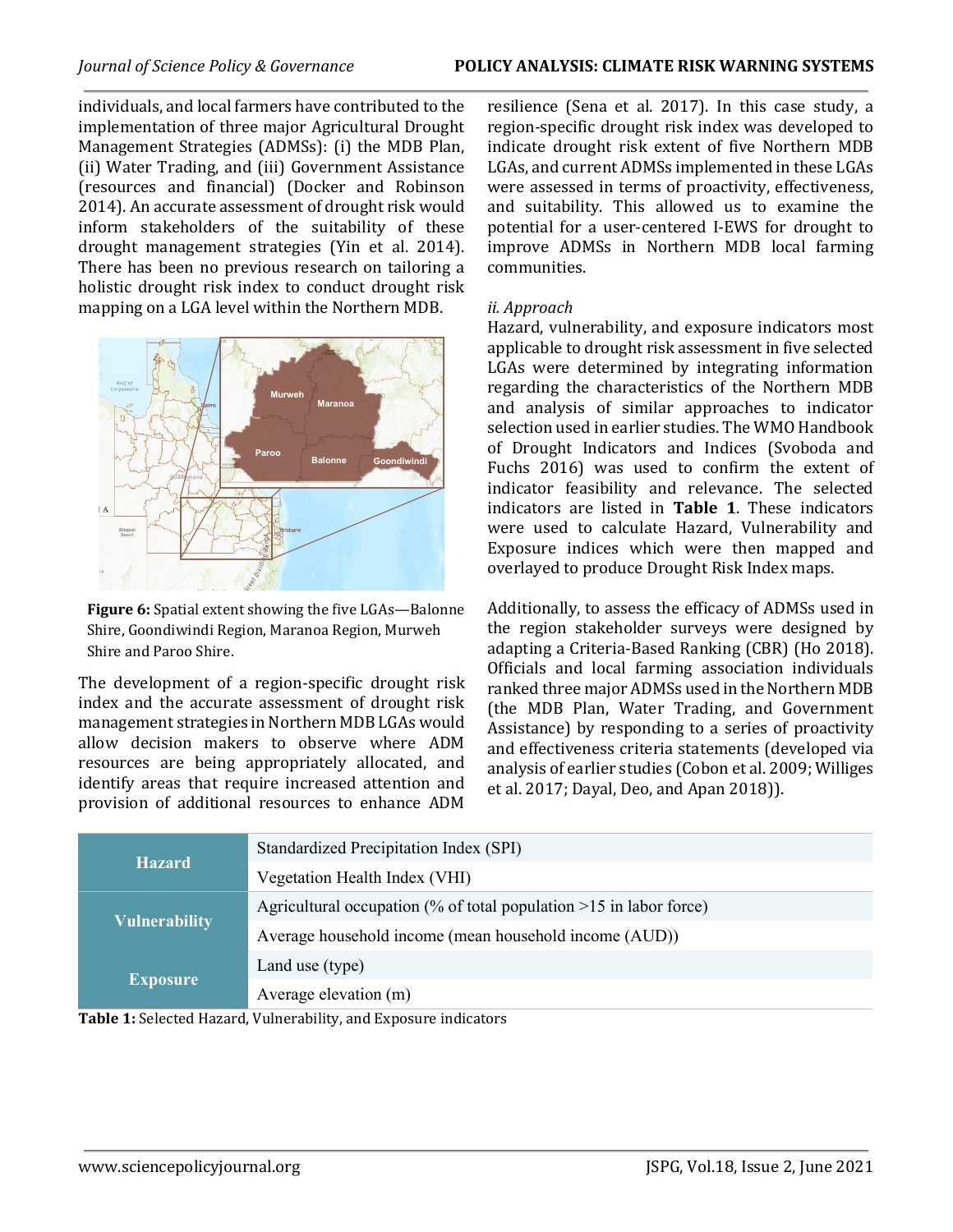### *iv. Results*

This study revealed five key results:

- 1. Current (2020) drought hazard was shown as considerable for three of the five LGAs. All LGAs exhibited a high degree of current (2020) drought vulnerability, exposure and risk (**Table 2**).
- 2. All three major ADMS's used in the Northern MDB (MDB Plan, Water Trading and Government Assistance) were sub optimally proactive and effective. Government Assistance was overall ranked the most proactive and the most effective.
- 3. ADM suitability was 'Very Suitable' in the Maranoa Region and Murweh Shire, 'Not 6.

Suitable' in the Goondiwindi Region, 'Slightly Suitable' in Balonne Shire, and 'Suitable' in Paroo Shire.

- 4. Two of the five LGAs investigated are of high priority for ADM review in the future: the Goondiwindi Region and Balonne Shire. Balonne Shire and the Goondiwindi Region were indicated to be at a very high risk to drought and rely on unsuitable ADMSs that lack proactivity.
- 5. All LGAs could consider the use of a usercentered I-EWS for drought, as it can improve the resilience of ADM in highly at-risk areas (Kuleshov et al. 2019).



**Table 2:** Hazard, Vulnerability, Exposure and Risk Index Levels for each of the five LGAs investigated for 2017, 2018, 2019 and 2020 (from January to December in 2017-2019 and from January to July in 2020).

# *iv. Moving forward*

Disaster risk management should focus on proactive and suitable strategies. Risk assessments are key for guiding stakeholders on the assessment of disaster risk management strategies and are vital for informing improvements upon currently existing strategies, particularly on the regional and local scales. As demonstrated in this case study, disaster risk assessments can identify specific areas which are of priority for increasingly resilient risk management. The Northern MDB case study methodology could be adapted for assessing risk on a multi-hazard scale in the context of other vulnerable communities around the world to increase global disaster risk knowledge for user-centered I-EWSs and guide risk management decisions. Investment in DRR and climate adaptation has increased on a global scale. However, improved understanding is required for the local scale to ensure community resilience in vulnerable countries (Mercer 2010). Disaster risk assessments can be vital in this effort.

# **V. System**

Early Warning Systems (EWSs) are structures used to predict, monitor, and manage disasters across the world (United Nations Development Programme (UNDP) 2018). Such systems, when applied in a usercentered manner, have significant potential to aid proactive decision-making. They are complex, adaptive systems comprised of four fundamental components (World Meteorological Organization (WMO) 2018, Kelman and Glantz 2014):

- 1. **Risk knowledge—**identification of the worst impacts and threats including a consolidated assessment of any exposures and vulnerabilities
- 2. **Monitoring and warning—**the infrastructure that detects climate variabilities in the lead up to disaster with a sound technical and scientific basis
- 3. **Communication and dissemination**—the communications frameworks that ensures early warnings are delivered efficiently to vulnerable groups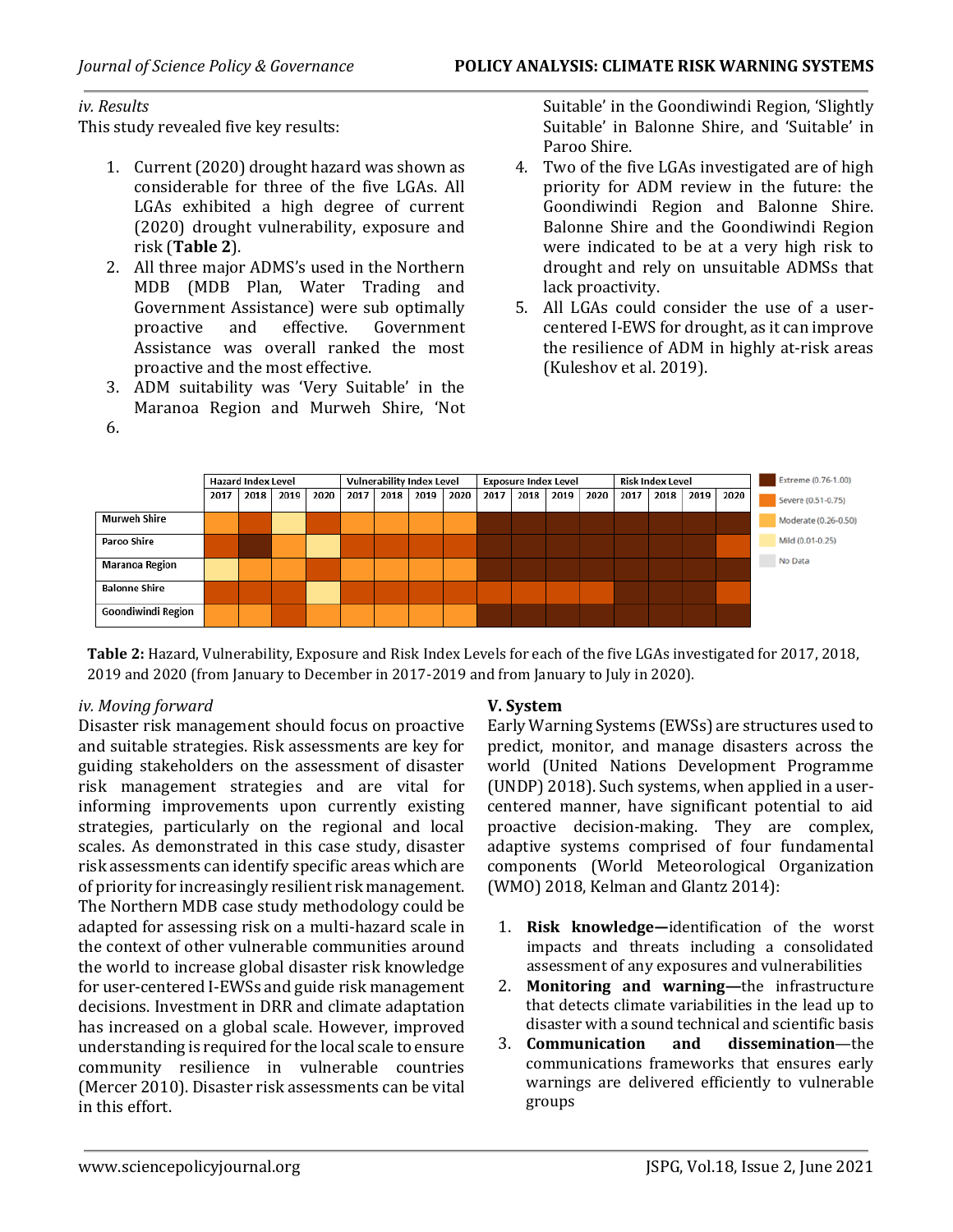4. **Response capability—**the centralized systems and knowledge that enable communities to effectively respond to early warnings

An EWS that is user-centered and integrated has the potential to save lives, limit physical damage, and lessen financial losses (Merz et al. 2020).

# *i. Linear versus Interconnected*

Historical early warning literature often presents EWS components as a subset of a 'linear chain' or an end-to-end (Baudoin et al. 2016) model. The components tend to be viewed in isolation from each other (World Meteorological Organization (WMO) 2018), with little explanation of their linkages and dependencies (**Figure 7** - from (Bhardwaj 2020)) and often with a single-minded focus on the technical monitoring and warning component (Garcia and Fearnley 2012).

This approach was extensively critiqued in the devastating aftermath of the December 2004 tsunami in the Indian Ocean which highlighted the failure of several social factors within tsunami EWSs at the time (Marchezini et al. 2017). As a result, contemporary approaches emphasize the importance of interconnected systems; accepting that EWSs "are only as effective as their weakest link" (United Nations Development Programme (UNDP) 2018). **Figure 8** illustrates the linkages that a more interwoven model would address (from (Bhardwaj 2020)). Grey arrows indicate direct linkages and purple arrows indicate community-informed iteration. This interwoven model still emphasizes the importance of robust technical capabilities but is able to adapt these capabilities in the context of the community it services (Garcia and Fearnley 2012; Baudoin et al. 2016).



**Figure 7:** Linear, End to End model

# *ii. User-centered and integrated*

The interwoven model demonstrates that the utility of such systems is ultimately dependent on their ability to service their nuanced users as well as their broader structural construction as a system integrated into a broader landscape of meteorological decision-making tools.

# *User-centered*

Natural hazards and disasters have far-reaching impacts that touch on all elements of human life. Thus, for an EWS to be a strong, interconnected system that doesn't consider warning delivery to be linear or end-to-end, there needs to be a substantial focus on the users of the system (Macherera and Chimbari 2016; Garcia Londoño 2011). In this way the focus on user-informed iteration and development is just as vital to the success of the system as its accuracy in the early prediction of natural hazards and is accordingly reinforced in the titling of EWSs referenced throughout this report (Baudoin et al. 2016; World Meteorological Organization (WMO) 2018).

# *Inclusion of indigenous perspectives*

The inclusion of diverse and representative perspectives in the decision-making process is imperative in ensuring that early warning climate information is timely, usable, and adaptive (Macherera and Chimbari 2016; Andersson et al. 2019). Indigenous Peoples have long used traditional knowledge to monitor and predict weather conditions in their local environments through use of sophisticated forecasting frameworks that holistically combine elements of modern-day astronomy, meteorology, and ecology (Kelman, Mercer, and Gaillard 2012; Mercer et al. 2007). Such knowledge is contextual, adaptive, and trusted by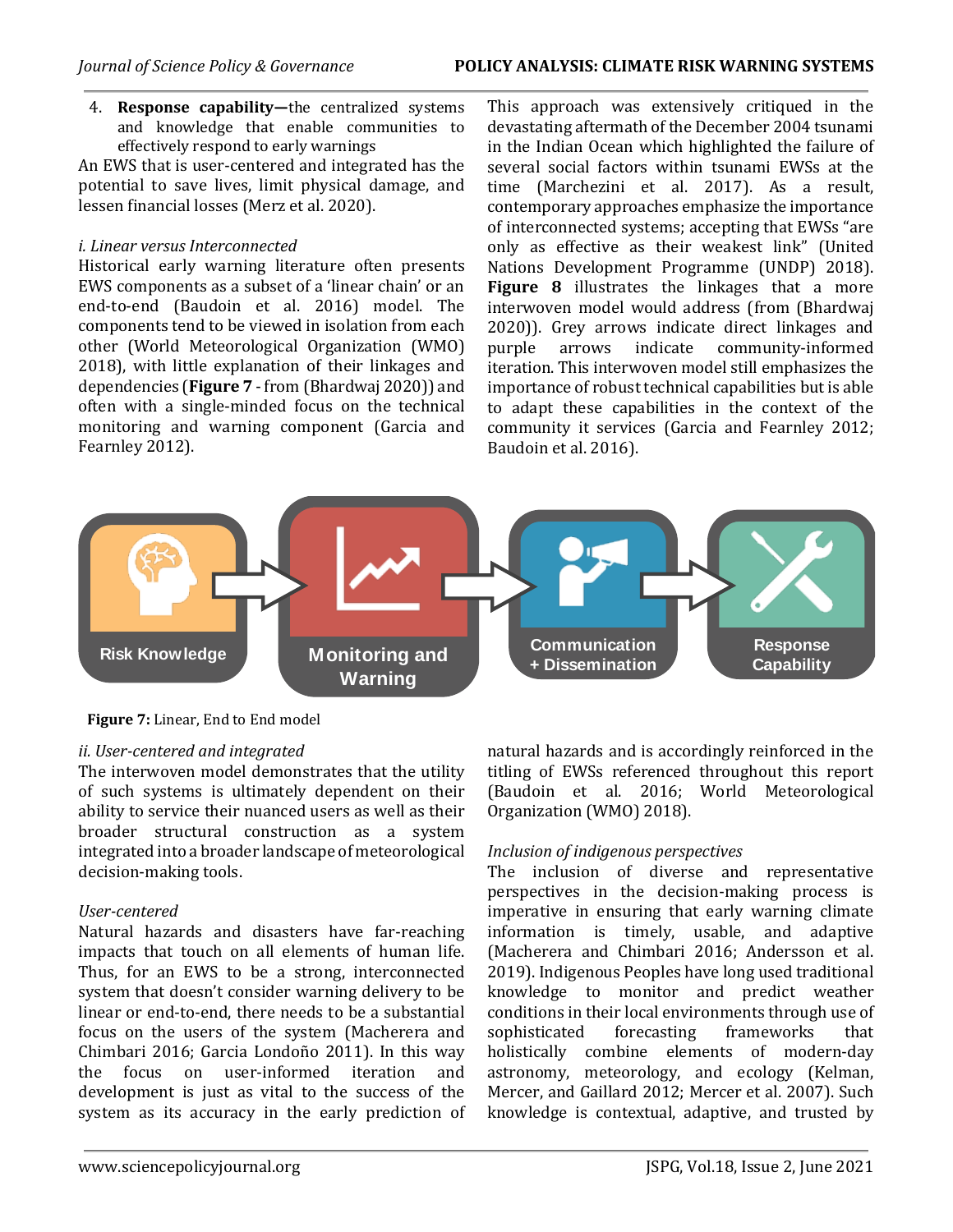local communities and has the potential to increase early warning uptake and actionability in communities where technical information and western knowledge may not be as transferable and trusted (Mercer et al. 2007; Andersson et al. 2019). Thus, the inclusion of such diverse perspectives needs to be considered at each stage of an EWS (Kelman, Mercer, and Gaillard 2012).

# *Integrated*

A user-centered EWS alone may be futile in its construction if there is no consideration for the structural implementation of the system as one that is either centralized, decentralized, or integrated. In this context, a centralized EWS is one that operates on a federal or state level (Baudoin et al. 2016) and interacts coarsely with a national audience. Whereas a decentralized system operates on a finer scale with a more localized audience and tends to roll out warnings through established trust networks (Baudoin et al. 2016). Centralized systems provide invaluable information on a coarse scale to government officials and management agencies. However, they are not so efficient in disseminating actionable, granular information to small scale

farmers, regional communities, and the individuals most at risk (Andersson et al. 2019; Baudoin et al. 2016; Basher 2006; Garcia and Fearnley 2012).



**Figure 8:** Interwoven model where grey arrows indicate direct linkages and purple arrows indicate community.

| <b>Characteristic</b>               | <b>Centralized EWSs</b><br><b>Decentralized EWSs</b>                             |                                                                                       | <b>Integrated EWSs</b>                                                    |
|-------------------------------------|----------------------------------------------------------------------------------|---------------------------------------------------------------------------------------|---------------------------------------------------------------------------|
| Approach                            | "Top-down" or "last mile"<br>Linear or E2E                                       | "Bottom-Up" or "First-mile"<br>Interwoven                                             | Stakeholder-informed and<br>interwoven in design                          |
| <b>Focus</b>                        | Hazard focused                                                                   | Community focused                                                                     | Holistic focus                                                            |
| Participation                       | Low                                                                              | High                                                                                  | High                                                                      |
| <b>Capabilities</b>                 | Highly technical                                                                 | Limited technical capabilities                                                        | Mixed                                                                     |
| <b>Monitoring</b>                   | Automatic (e.g., remote<br>sensing)                                              | Manual (e.g., surface-based<br>observations)                                          | Combination (data blending)                                               |
| <b>Forecasting</b>                  | Complex and probabilistic                                                        | Based on<br>traditional/indigenous<br>knowledge                                       | Mixed                                                                     |
| Communication                       | General and on a coarse<br>scale (sometimes with a lot<br>of technical language) | Region-specific and in the<br>language of the locals<br>(endorsed by trusted figures) | Region specific, impact-based<br>and easy to understand by<br>local users |
| <b>Emergency</b><br><b>Response</b> | Initiated by government                                                          | Initiated by individuals                                                              | Combination                                                               |

**Table 3:** Centralized, decentralized, and integrated EWS summary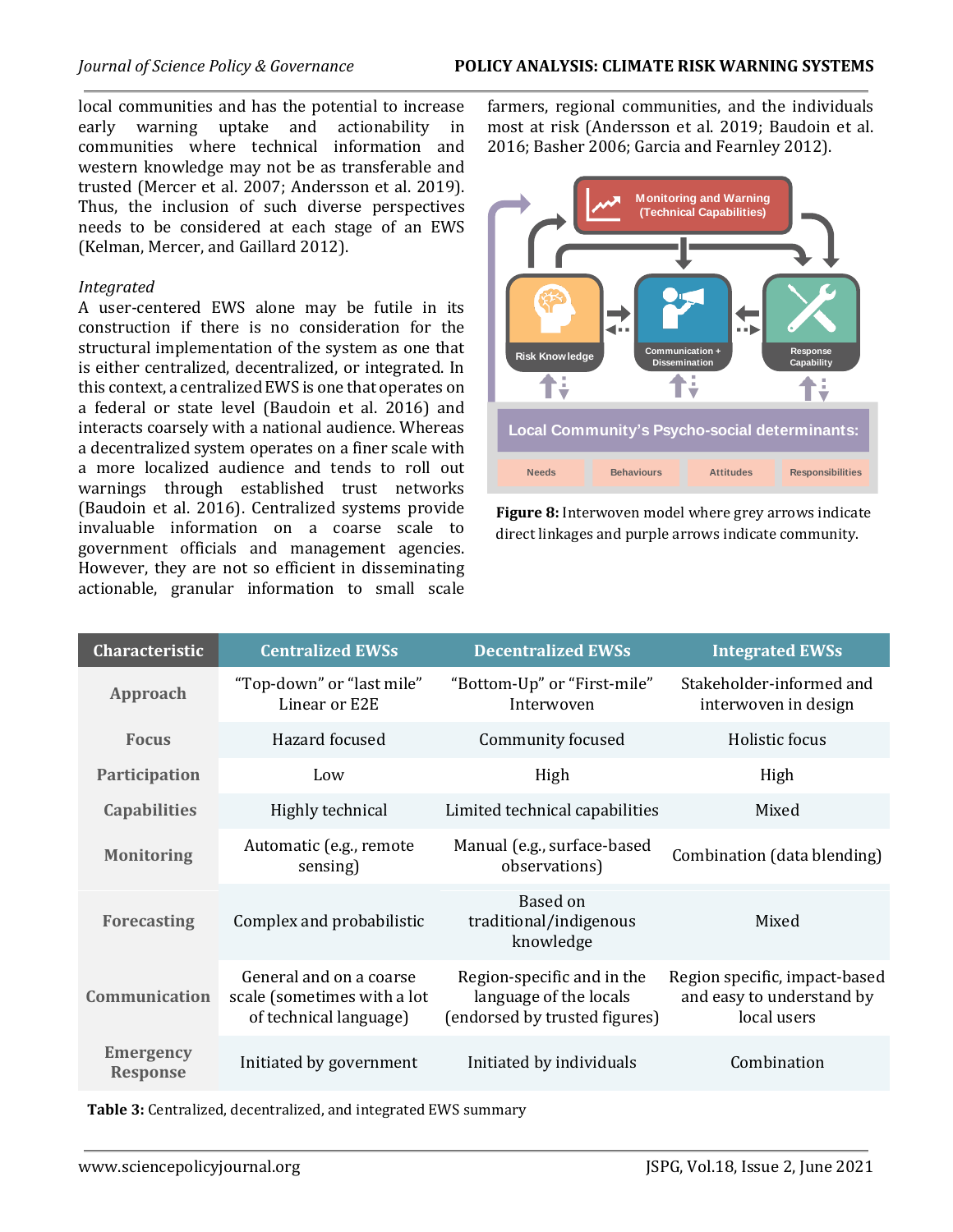#### *Journal of Science Policy & Governance* **POLICY ANALYSIS: CLIMATE RISK WARNING SYSTEMS**

Decentralized systems tend to do this well and have been found to generate extensive community involvement and trust in the system; however, technical infrastructure for such systems is usually poor. In this way, an integrated EWS combines strengths of both decentralized and centralized EWSs, thus minimizing the weaknesses resultant of utilizing one structural approach in isolation. A summary of the key characteristics of centralized, decentralized and integrated EWSs is presented in **Table 3**  (Bhardwaj 2020) adapted from (Garcia and Fearnley 2012) and (Macherera and Chimbari 2016).

Thus, integrated EWS is best conceptualized as a system that is supported and sustained by a national meteorological service but is controlled and managed on a local scale: likely through a diverse extension network that is comprised of both climate experts and local stakeholders (Garcia Londoño 2011). For an

integrated EWS to be successful, clear roles and responsibilities for each level of management involved would need to be defined and Standard Operating Procedures (SOPs) would need to be created. An iterative system like this would also be open to adjustment through dynamic feedback loops that minimize bureaucracy at all possible stages and prioritize community feedback (Macherera and Chimbari 2016).

The methodologies used to construct an adaptive system like this would need to be equally adaptive. It would involve combining elements of both quantitative (i.e. defining system decision rules and thresholds and rigorous error testing) and qualitative research methods (i.e. understanding the psychosocial nuances of the community the EWS would service) (Baudoin et al. 2016; United Nations Development Programme (UNDP) 2018).

# **VI. Drought EWS case study**

A case study into the proof-of-concept construction for a user-centered I-EWS for drought was conducted

#### *Background* for the Northern Murray Darling Basin in Australia (Bhardwaj 2020).

Drought periods are estimated to cost the Australian economy in excess of AUD 1 billion per year (Hughes, Galeanol, and Hatfield-Dodds 2019). These impacts are further exacerbated for drought-vulnerable regions like the MDB. Examining drought management strategies in this region, we found that drought management within the Northern MDB is currently largely reactive. It was also found that drought support would benefit from greater consistency and planning, and a user-centered I-EWS for drought could aid with this (Wilhite, Sivakumar, and Pulwarty 2014).

# *Approach*

In order to increase drought preparedness and resilience for farming communities in the Northern MDB, we constructed a user-centered I-EWS for drought using both quantitative and qualitative measures. The meteorological progression of drought was analyzed in order to determine indicators that may be suitable for early detection. Stakeholder interviews with primary producers were then used to gain insight into the definitions of drought most relevant to users as well as key communication and dissemination bottlenecks that an I-EWS in this region would have to account for.

# *Results*

The constructed I-EWS was found to sufficiently detect periods of drought with an early warning lead time of three to eight months (Aitkenhead, Asghari, and Bhardwaj 2020; Bhardwaj 2020). Additionally, staged warning categories of "WATCH", "ALERT" and "DECLARATION" were triggered at various points in the study period (**Figure 9**). Detailed maps of the early warning status for each month in the study period were also generated. The most notable progression being depicted in 2019 when the region experienced a rapid intensification of dry conditions so extreme that this event has recently been termed a 'flash drought' (similar in its rapid development to a flash-flood event). This rapid intensification peaked in September 2019 and saw the MDB experiencing very high temperatures and hence evaporation, further depleting moisture from the landscape. This resulted in the lowest rainfall on record for the 22 months between October 2018 and January 2019 for the MDB (Bureau of Meteorology (BoM) 2020). This intensification of dry conditions was detected exceptionally well by the constructed I-EWS used for this study (see the phased progression from "WATCH" to "ALERT" to "DECLARATION" for 2019 in **Figure 9**.

The intensive drought case study provides insight into the approaches required to build similar proactive EWSs and can be adapted accordingly for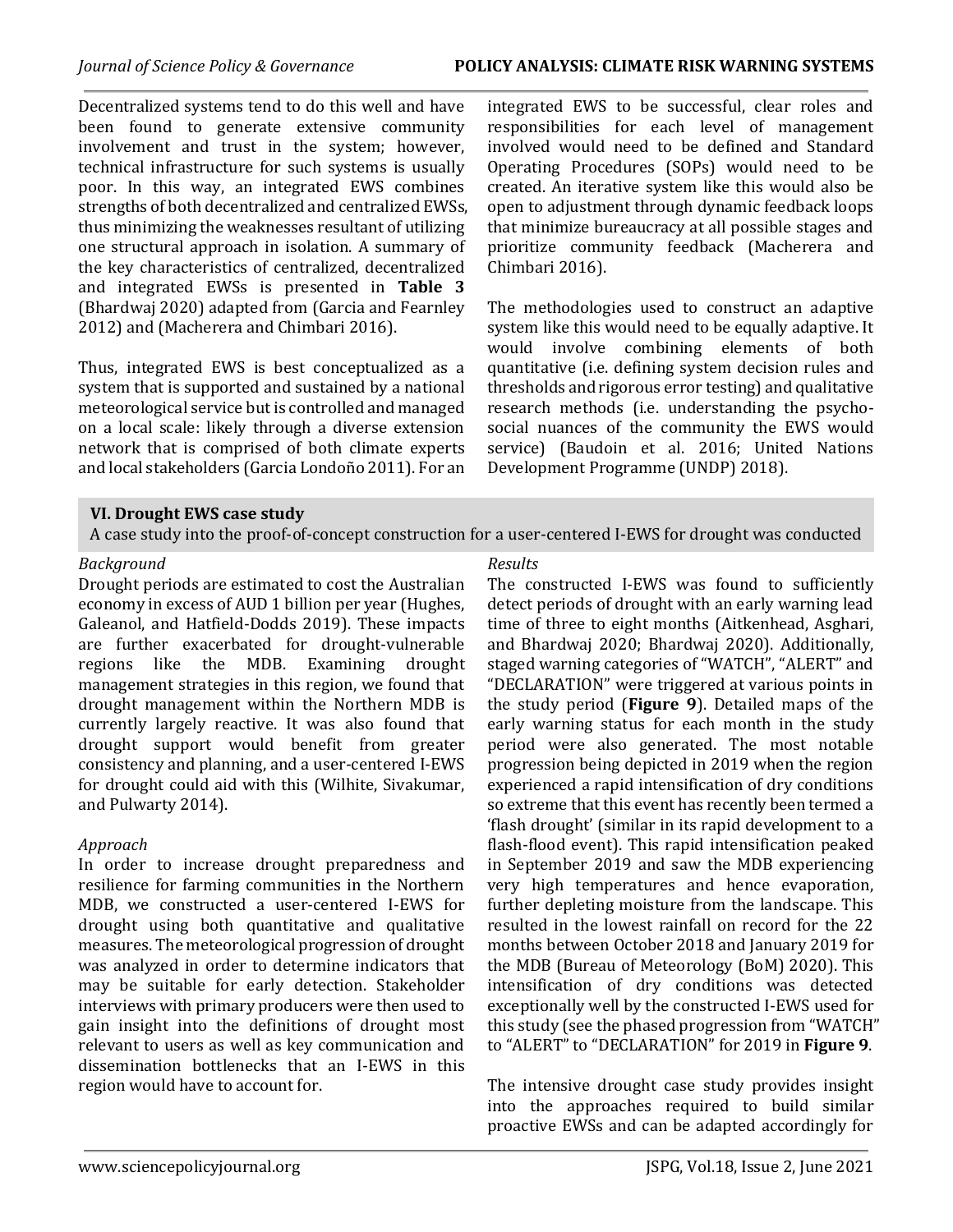the other hazards included in this report—floods and tropical cyclones. **Figure 10** illustrates the methodology required for the construction of such systems, adapted from (Garcia Londoño 2011). It provides a holistic overview of the general process required to construct a user-centered I-EWS. A comprehensive task list that details all relevant tasks required to plan, develop and implement all four components of an EWS is presented in Appendix 1.

In accordance with this methodology, the CREWS team has been working alongside several organizations and national meteorological services to build capacity for a user-centered I-EWS for drought in Papua New Guinea (PNG) where different provinces in the country experience different degrees of dry conditions in times of El Niño and La Niña.

In 2015, PNG experienced severe drought caused by a strong El Niño. This drought resulted in prolonged frosts and periods of little to no rain which caused many subsistence crops to fail. Approximately 2.4 million people (40% of the PNG population) were affected with many perishing from famine conditions (Jacka 2020). A similar analysis to the Northern MDB case study was conducted for PNG and it was found that early warning would have been possible with a three-to-five-month lead time.

Similarly, between October 2020 and March 2021 a La Niña developed over the Pacific Ocean which led to dry conditions in PNG's northern provinces. Using the EWS utility built from the previous case study, the research team monitored the WATCH-ALERT-DECLARATION status of each province in PNG and liaised with the PNG National Weather Service to indicate provinces that were deemed to be of concern. The results of both La Niña and El Niño analyses for PNG demonstrate value of the developed methodology and its application to designing a usercentered I-EWS for drought in the most vulnerable communities of LDCs and SIDS.

# *iv. Moving forward*

It is evident that user-centered I-EWSs are a critical climate adaptation strategy that is pivotal to the longterm climate adaption of disaster-vulnerable regions. However, these systems need to be open to iteration and seamlessly integrated with the other climate adaptation strategies discussed throughout this report. Ultimately, I-EWSs are only as 'strong as their weakest link', thus, policy makers need to aspire to strengthen and develop I-EWSs that are embedded within deeper, structural climate adaptation strategies.

# *Forecast-based Financing*

Forecast-based Financing (FbF) is a relatively new action-based DRR strategy that initiates anticipatory actions during the "window of opportunity" between a climate warning and a potential disaster (Coughlan de Perez et al. 2015). When forecast thresholds for a natural hazard are exceeded, FbF projects can disburse the necessary funds to implement *predetermined* early actions and thus prepare vulnerable communities (Coughlan de Perez et al. 2015).

# *FbF Early Action Protocol*

FbF is a complex system requiring multi-agency engagement and therefore it is critical to document and outline processes within the system. Prior to a FbF project being implemented, stakeholders must collaborate and write up an Early Action Protocol (EAP) for the region of interest. This section outlines the responsibilities of all stakeholders under three key criteria:

- **1. Climate triggers**—maximum thresholds for climate information are created, called triggers, such that when these thresholds are exceeded, early actions are automatically initiated. The proof-of-concept EWS provides exemplary trigger points for staged warning levels of "WATCH", "ALERT" and "DECLARATION".
- **2. Early actions**—predetermined actions are selected to enable greater preparedness for community members. When predetermined climate triggers are activated, early actions are initiated to deliver assistance to the most vulnerable communities. These actions are determined through extensive engagement with local stakeholders, taking into consideration the lead times and the probability of the disaster event occurring.
- **3. Financing mechanisms**—a dedicated fund is created for use so that when climate thresholds are exceeded, the funds can be disbursed immediately to deliver early action. Contrary to traditional humanitarian aid efforts, FbF projects require funds to be acquired *before* a hazard becomes a disaster to enable timely actions that increase preparedness. Once this EAP has been approved for a region, standard operating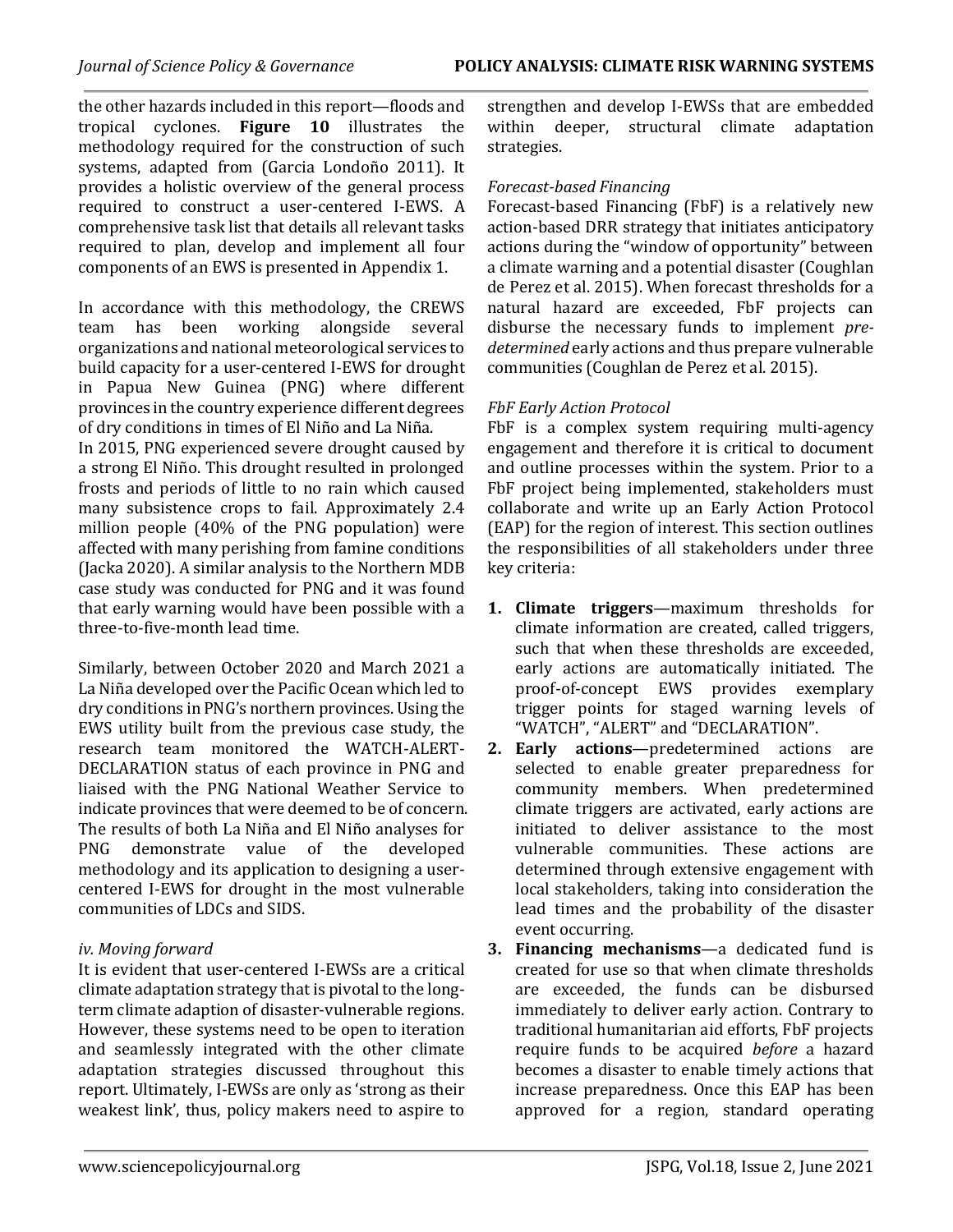procedures are created to outline detailed information on the early actions to be implemented based on climate triggers.



**Figure 9:** Overview of the user-centered I-EWS status for each month in the study period.



**Figure 10:** Overview of the process required to construct a user-centered I-EWS for other natural hazards.

# *FbF for drought*

There have been no FbF pilots for slow-onset disasters such as drought, in comparison to fast-onset disasters such as floods and tropical cyclones. This is

due to a range of complexities associated with drought. Nonetheless, there is a need to implement proactive, resilience-building DRR approaches for drought, with multiple Red Cross national societies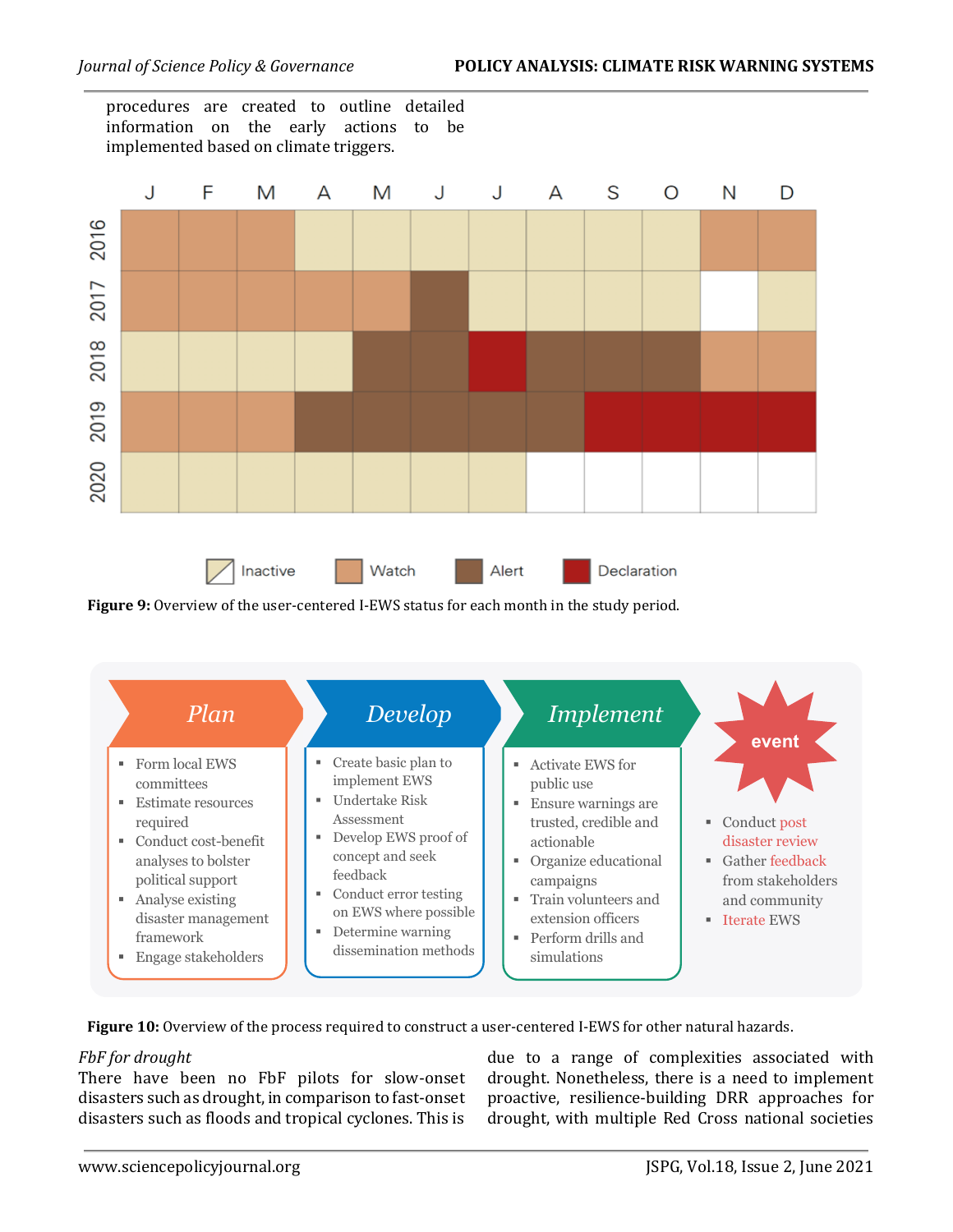#### *Journal of Science Policy & Governance* **POLICY ANALYSIS: CLIMATE RISK WARNING SYSTEMS**

already beginning to develop EAPs for drought to address this need (Heinrich and Bailey 2020).

A study by Asghari investigated the feasibility of a FbF drought system to encourage proactivity within farmers in a market economy such as Australia (Asghari 2020). It was found that in its traditional form, FbF would not be suitable for Australia as direct forms of assistance may not encourage farm operators to regularly assess and adapt their drought management strategies (Asghari 2020; Productivity Commission 2005, 2009). Nonetheless, FbF has demonstrated positive outcomes in developing and least-developed nations where vulnerable populations may not be able to implement effective adaptation strategies independently.

Whilst FbF for drought is complex, this report provides a strategy for a drought risk assessment as well as a proof-of-concept user-centered I-EWS for drought that can greatly aid the development process.

#### *Complexities of an FbF drought pilot*

FbF projects are essentially about taking early actions to reduce the detrimental impacts of a disaster. Whilst this process is more complex for drought, it is helpful to be aware of potential challenges and mitigate against them. **Table 4** outlines potential mitigation strategies in the development of a FbF system for drought that may be implemented to address a list of complexities that have been summarized from Heinrich and Bailey (2020).

# *FbF for floods and tropical cyclones*

Numerous FbF systems have been implemented for fast-onset disasters such as floods and tropical cyclones. The following section summarizes case studies from Bangladesh and the Philippines.

| <b>Drought complexities</b>                                                               | <b>Mitigation strategies</b>                                                                                          |
|-------------------------------------------------------------------------------------------|-----------------------------------------------------------------------------------------------------------------------|
| No clear start or end dates                                                               | Select region-specific thresholds and triggers that have been<br>proven to be useful in the past                      |
| Long lead times (months) that make<br>it difficult to determine suitable<br>early actions | Incorporate a staged EWS into the trigger systems and implement<br>early actions relevant to the different categories |
| Impacts of drought vary by group                                                          | Create different EAPs for various vulnerable groups (e.g., farmers,<br>local business owners, etc.)                   |
| Wider geographic scope                                                                    | Utilizing thorough risk assessments to determine the most<br>vulnerable populations                                   |
| Wide variety of actors engaged in<br>drought preparedness                                 | Clear outlines of the roles and responsibilities of all actors and<br>consistent communication and collaboration      |

**Table 4**: Mitigation strategies for the implementation of FbF drought pilots

#### **VII. Flood case study—Bangladesh**

In 2019 the International Federation of Red Cross and Red Crescent Societies (IFRC) Disaster Relief Emergency Fund approved a flood EAP for the Jamuna river system in Bangladesh, set to be active for five years. The following information has been summarized from the EAP submitted by the Bangladesh Red Crescent Society (Bangladesh Red Crescent Society 2019).

#### *i. Country context*

Bangladesh is one of the most flood-prone countries globally due to its location and land characteristics, particularly as the country is low-lying, flat, and has large inland water bodies (Brouwer et al. 2007). Risk analyses indicates that approximately one third of Bangladesh could be severely impacted by floods once every ten years, resulting in extreme social disruptions, damage to infrastructure, and economic loss (Brouwer et al. 2007). Vulnerable groups are those living in low-lying areas, in fragile housing, with multiple dependent family members and experiencing poverty. In 1998, Bangladesh experienced a devastating flood, resulting in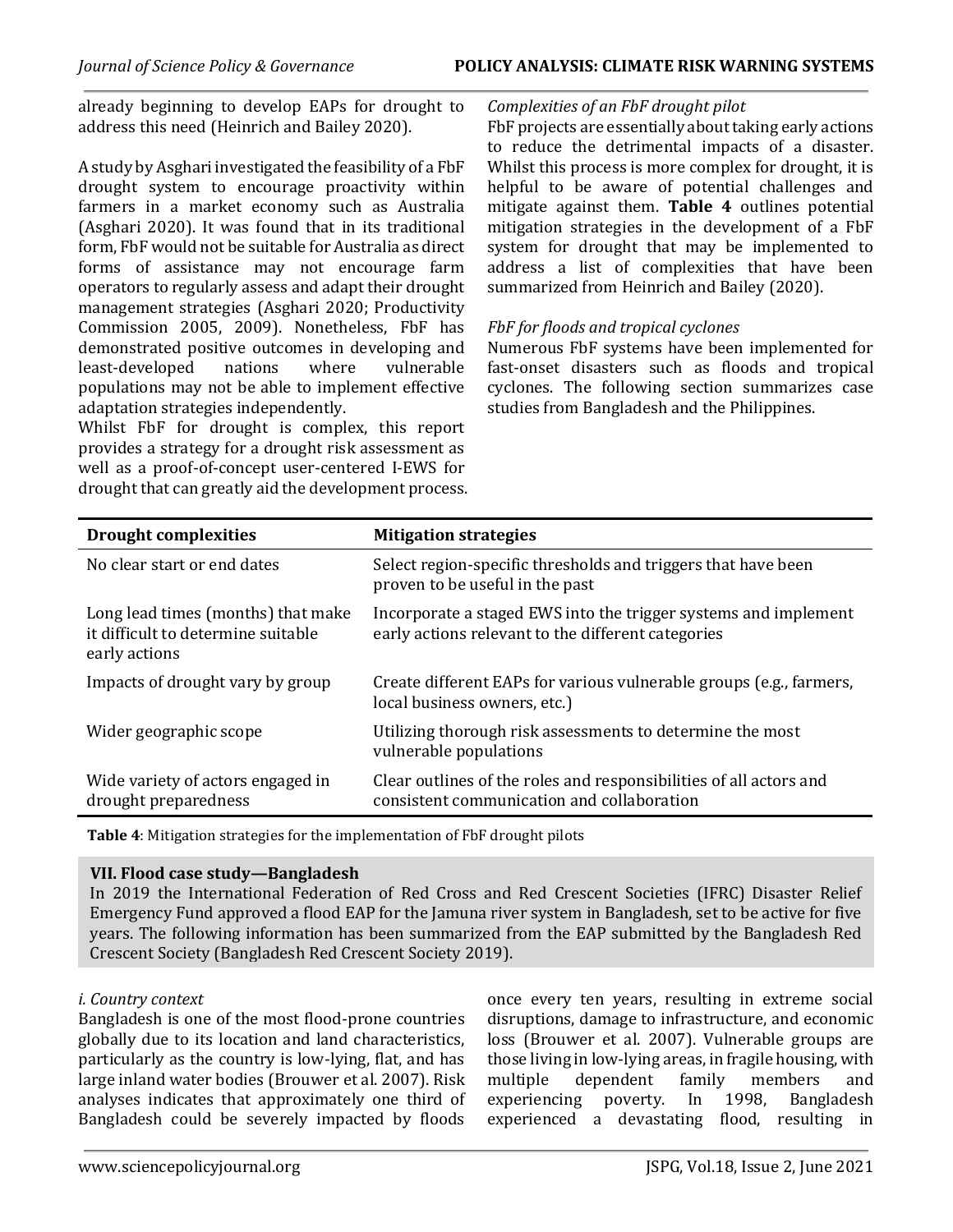#### *Journal of Science Policy & Governance* **POLICY ANALYSIS: CLIMATE RISK WARNING SYSTEMS**

approximately 1,000 deaths, 30 million people displaced from their homes, significant crop and livestock damage, and a high outbreak of waterborne disease. It is estimated that the government experienced a total economic loss of approximately USD 2 billion (Bangladesh Red Crescent Society 2019).

### *ii. EAP aims*

The flood EAP for Bangladesh addresses three impacts:

- 1. Human casualty.
- 2. Loss of household assets and food grains.
- 3. Loss of livelihood linked to livestock.

#### *iii. Climate triggers*

This EAP uses a global forecast model- the Global Flood Awareness System (GLOFAS)- for preactivation as well as the Flood Forecasting and Warning Centre's deterministic model for activation of early actions. Probabilistic flood forecasts are issued with a 15-day and 10-day lead time.

#### *iv. Early actions*

The following early actions are implemented once the climate triggers have been activated:

- i. Dissemination of awareness-raising messages and evacuation to reduce the human casualty (deaths due to drowning and others).
- ii. Distribution of unconditional cash grant (4,500 Taka per household) to reduce the loss of household assets, food grains and livelihoods.

#### **VIII. Tropical cyclone case study—Philippines**

In 2019 the IFRC approved a tropical cyclone EAP for the Philippines. The following information has been summarized from the EAP submitted by the Philippine Red Cross (Philippine Red Cross 2019).

#### *i. Country context*

The Philippines is considered a highly disaster-prone country, with the impacts of tropical cyclones in particular found to demonstrate a consistently increasing trend in economic losses and damages (Cinco et al. 2016). In 2013, the Philippines experienced Typhoon Haiyan (Yolanda), and despite warnings two days in advance, appropriate preparatory actions were not taken (Lagmay et al. 2015).

#### *ii. EAP aims*

The EAP for this project aims to address the following impacts:

- 1. The loss of income of rice/corn/abaca farmers and municipal fisherfolk
- 2. The damages to houses

# *iii. Climate triggers*

An impact forecast model, developed by the Netherlands Red Cross, was determined as the most suitable mechanism to create triggers. This model allows for a lead time of 3 days, as well as providing a vulnerability index to determine the most vulnerable municipalities, predicted to incur the highest damage.

#### *iv. Early actions*

Three primary early actions were defined by the Philippines Red Cross and are summarized in Table 5 below.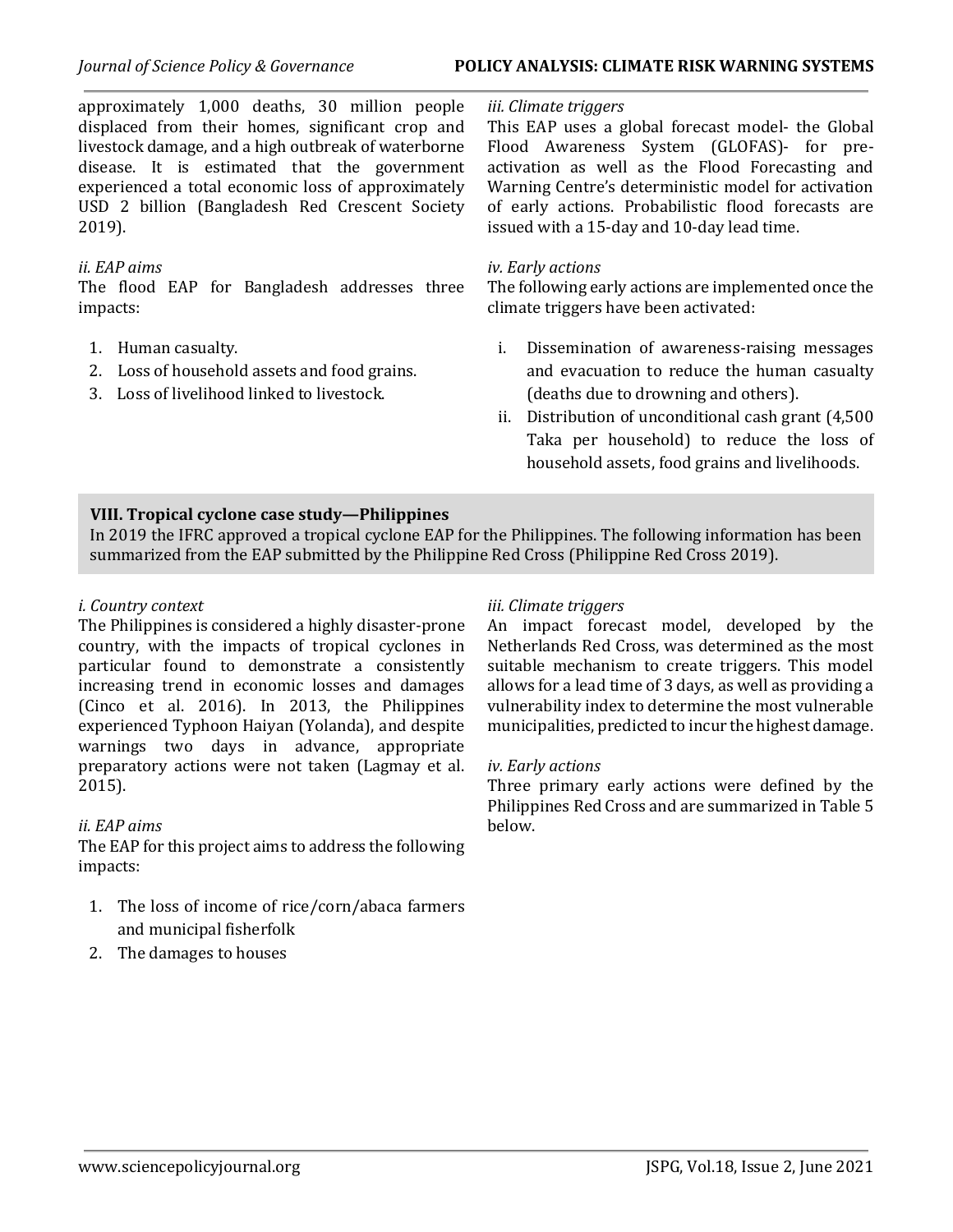| <b>Early Action</b>          | Tasks to be undertaken prior to triggering of early action                                                                                                                                                                                                                                     |
|------------------------------|------------------------------------------------------------------------------------------------------------------------------------------------------------------------------------------------------------------------------------------------------------------------------------------------|
| Strengthening of<br>shelters | Pre-procure part of the Shelter Strengthening Kits (nylon ropes, nails, tie wire,<br>and iron rebar cleats). This kit is to be kept in warehouses in each target area.<br>Once an activation of the early action is confirmed, further supplies are<br>acquired and delivered to target areas. |
| Early harvest of crops       | Safe storage facility for harvested crops identified for target areas, harvesters<br>are identified, and transportation for crops is determined.                                                                                                                                               |
| Livestock evacuation         | Safe evacuation areas are determined, a team is created to undertake this task,<br>the transport suppliers are identified, and onsite materials are prepared to<br>care for livestock.                                                                                                         |

**Table 5:** Philippines Red Cross Early Actions summary

These case studies demonstrate that FbF is a wellestablished system with significant capacity to build resilience within vulnerable communities in the face of multiple disasters. The process can have widespread application, with extensive local stakeholder engagement ensuring that programs are adapted to local conditions and needs.

# *v. Moving forward*

FbF projects have been implemented worldwide and consequently, lessons have been learned. In future FbF projects, the following must be taken into consideration:

- Intensive community engagement must occur to determine suitable early actions.
- The system must rely on evidence-based forecasts to service vulnerable groups and be in the best interest of the community.
- FbF pilot projects for drought need to be established and advanced initially on a small scale in selected SIDS and LDCs, then, if suitable, scaled up to broader regional FbF programs.
- There must be coordination between agencies, such as NGOs, acting within the same region.
- In assessing vulnerability and risk, consideration must be made for groups that may not have been included in the databases used for such assessments.
- Expertise in systems, procedures, and financial management must be present to assist in avoiding malpractice and corruption within the FbF programs.

Ultimately, FbF projects are an effective means to initiate early action during the period between a warning and a disaster. By establishing early actions for the most vulnerable communities, FbF allows for significant loss to be mitigated and builds a culture of proactivity.

# **IX. Key recommendations for policy makers**

We have amalgamated the various individual insights from each specific climate adaptation strategy discussed in this report into broader recommendations that are targeted towards policy makers who manage disaster risk at all levels: from Federal to State to provincial scales.

This is because these recommendations are likely to fall under a variety of jurisdictions and thus require the careful consideration and collaboration of all levels of management.

- 1. No DRR strategy can be delivered from "on high" (direct participant quote—(Aitkenhead, Asghari, and Bhardwaj 2020). Policy makers need to consider the structural approach of their implemented strategy and utilize elements of both top-down and bottom-up approaches. This means allowing time and resources for significant community consultation.
- 2. PDRs conducted at all policy levels need to focus on impacts experienced by the community in order to accurately reflect to policy makers the costs of inaction on vulnerable communities under their leadership (Hidayat and Egbu 2010).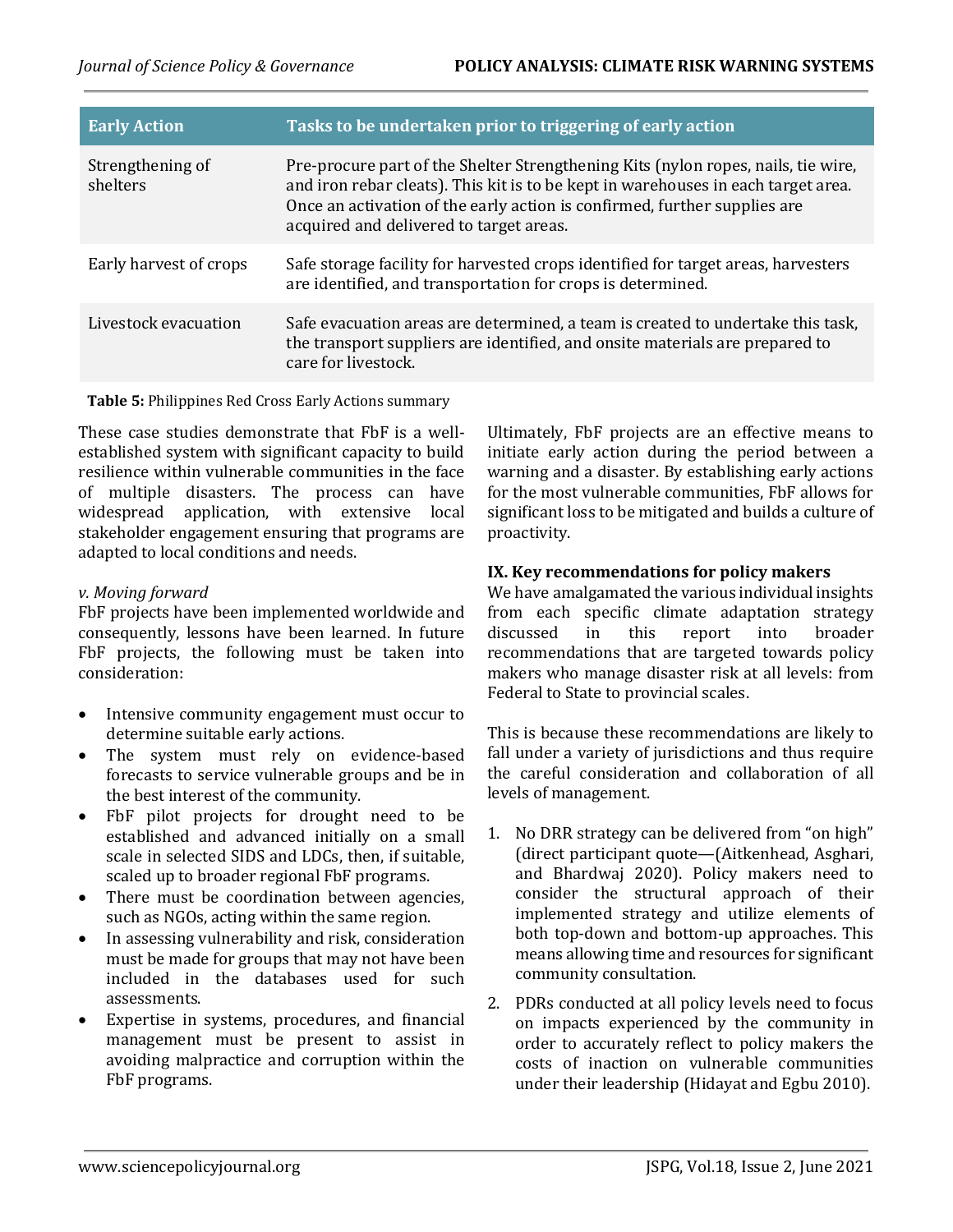- 3. Risk assessments should be implemented at the local to regional level in order to efficiently allocate resources. This will highlight to state and national-level policy makers the regions requiring most urgent action. Local to regional implementation of risk assessments also ensures that risk assessments incorporate nuance that would otherwise be lost at state and federal levels (Wamsler and Lawson 2012).
- 4. Policy makers should note the methodological replicability for user-centered I-EWSs discussed in this report. Space-based observations are readily available for most countries and provide value for SIDS and LDCs where surface-based monitoring infrastructure may be limited. These inputs paired with forecasting models have the potential to provide significant early warning for local communities (Andersson et al. 2019).
- 5. There needs to be significant collaboration between national and state level policy makers and the relevant NGOs and agencies that seek to implement FbF programs. Policy makers should pay particular attention towards explicitly highlighting how such programs compliment. (Coughlan de Perez et al. 2016)

# **IV. Concluding remarks**

This report discussed four proactive, localized, and inclusive adaptation strategies to address the impacts of drought, floods, and tropical cyclones for the most vulnerable communities.

Each strategy outlined in this report plays a vital role in addressing the needs of vulnerable populations to minimize loss and devastating impacts for future disasters and must be considered collaboratively rather than in isolation. Numerous stakeholders, agencies, and governments are involved throughout this process and thus clear, consistent protocols must be established.

Without such proactive and decisive action now, disaster-prone regions across the world will continue to cycle through periods of insufferable damage with limited recovery. Thus, the immediate implementation of proactive, localized, and inclusive approaches to natural hazards will work to lessen the detriments of future disasters and further safeguard some of the most vulnerable communities across the world.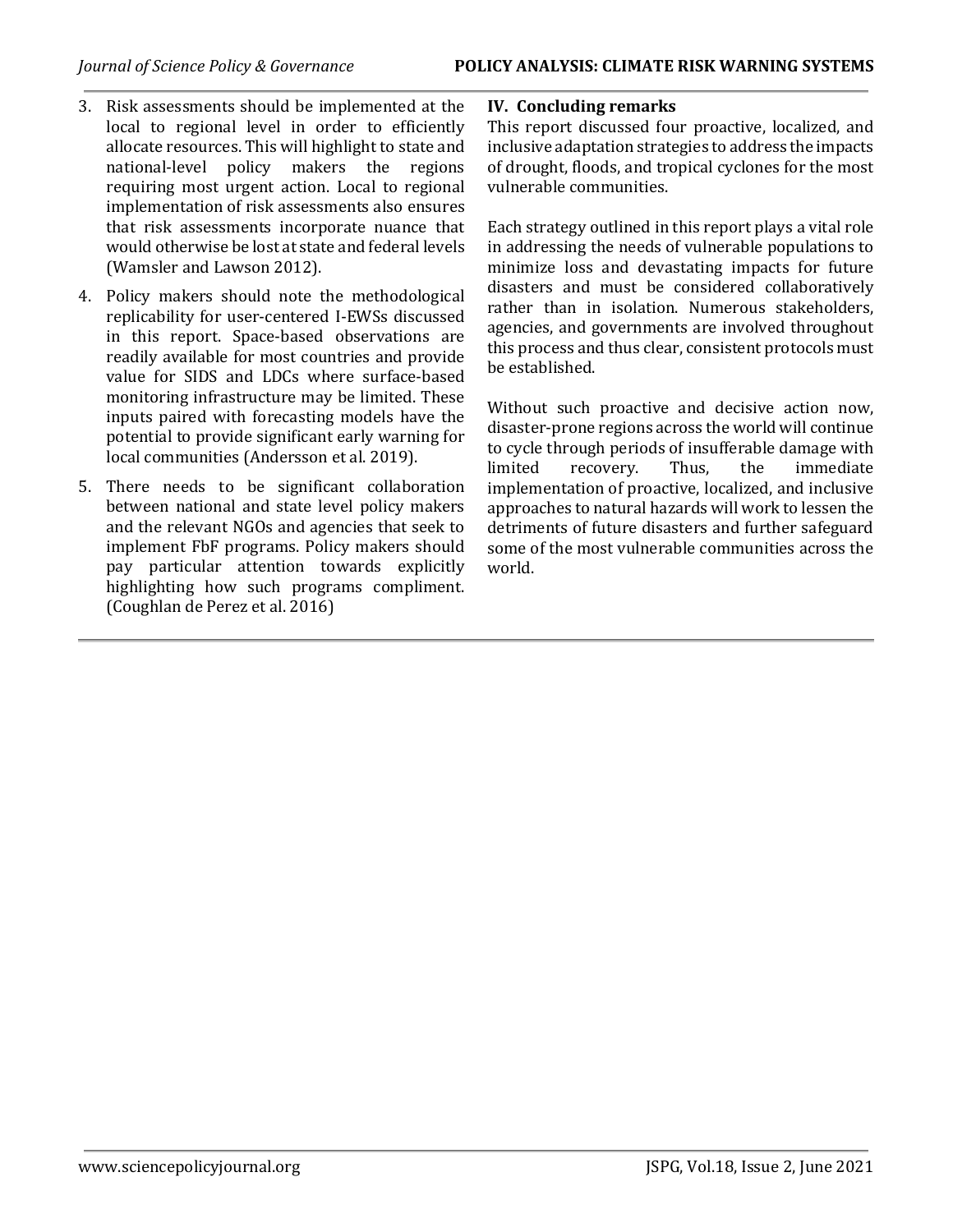# **Appendix**

This table provides a comprehensive list of all required tasks that need to be completed for the successful implementation of a user-centered I-EWS for the three natural hazards covered in this report. It is primarily adapted off (Garcia Londoño 2011) with further inclusions from (Abarquez and Murshed 2004; Basher 2006; Mileti and Sorensen 1990; United Nations Development Programme (UNDP) 2018; World Meteorological Organization (WMO) 2018)

| <b>EWS</b><br>Compo<br>nent | Sub-<br><b>Component</b>                                   | <b>Key Tasks</b>                                                                                                                                                                     |
|-----------------------------|------------------------------------------------------------|--------------------------------------------------------------------------------------------------------------------------------------------------------------------------------------|
| Preliminary Groundwork      | Institutional<br>Context                                   | Analyze legal and policy frameworks for scope to introduce EWS as a DRR<br>tool within the region required                                                                           |
|                             |                                                            | Determine how an EWS would be integrated into existing centralized and<br>decentralized DRR and emergency frameworks                                                                 |
|                             |                                                            | Estimate resources required and secure funding mechanism for EWS (cost-<br>benefit analyses of economic and human damage lessened with an EWS may<br>help bolster political support) |
|                             | Stakeholder<br>Roles and<br>Responsibilities               | Identify all stakeholders and organizations involved and develop local EWS<br>committee or task force with representatives from all stakeholder groups                               |
|                             |                                                            | Define stakeholder and organization responsibilities for each EWS stage-<br>select specific coordinators if possible                                                                 |
|                             | Development of<br>platforms,<br>documents and<br>materials | Establish platform/s to share data, communication and correspondence<br>within EWS stakeholders and actors.                                                                          |
|                             |                                                            | Develop user-engagement materials to engage vulnerable community<br>members in the development of the user-centered EWS (surveys, semi-<br>structured interviews, etc.)              |
|                             |                                                            | Develop SOPs for how to engage users and individuals                                                                                                                                 |
|                             | Understand<br>community<br>needs                           | Conduct needs assessments to understand community responses, attitudes<br>and behaviors that can be used to streamline the construction of all four<br><b>EWS</b> elements           |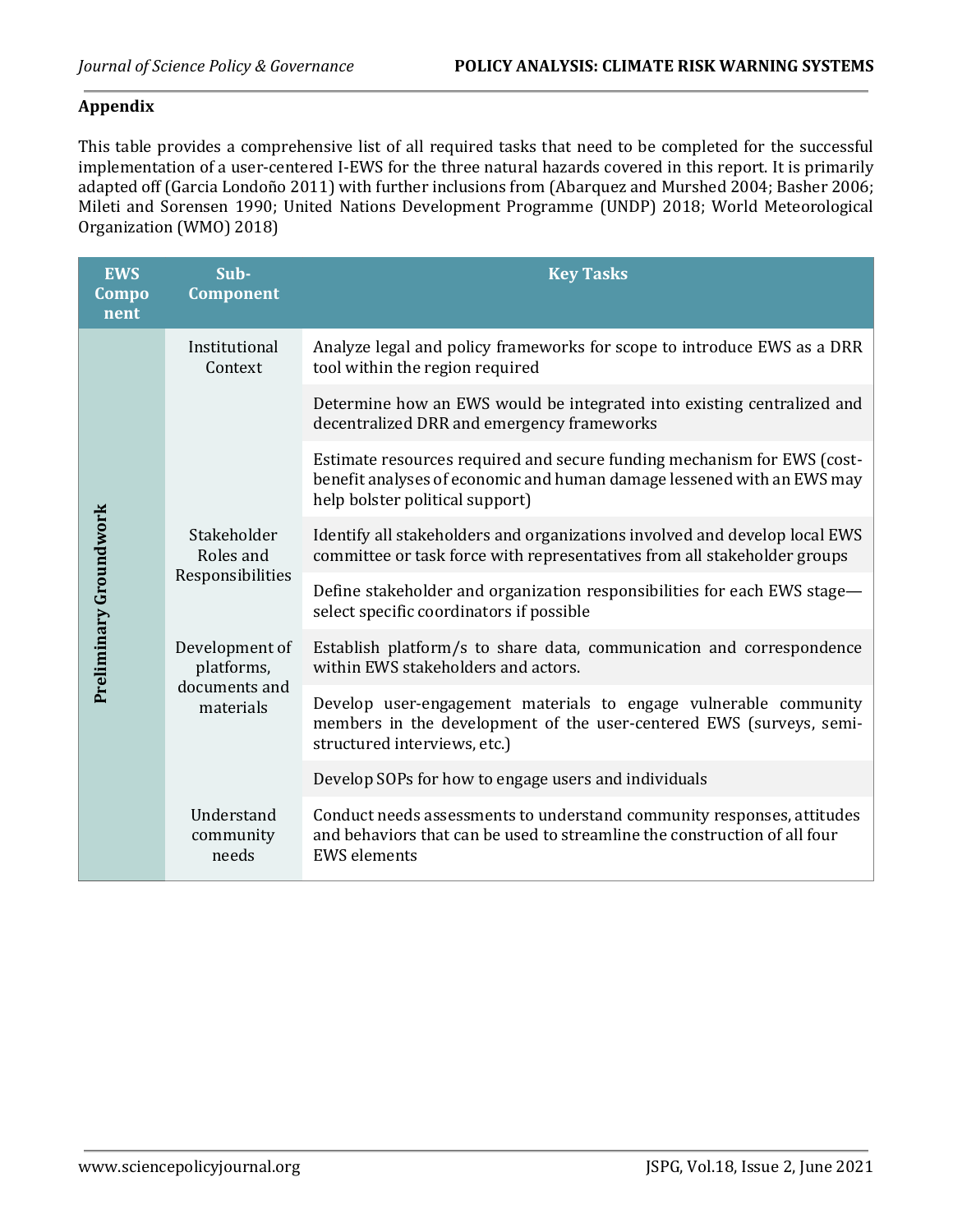|                       | Hazard<br>Assessment                           | Conduct hazard mapping using appropriate indicators—include hazards<br>maps from past time periods to provide context for changing hazard levels                                                                                 |
|-----------------------|------------------------------------------------|----------------------------------------------------------------------------------------------------------------------------------------------------------------------------------------------------------------------------------|
|                       |                                                | Identify hazard causes and triggering factors (using both scientific and local<br>knowledge).                                                                                                                                    |
|                       |                                                | Ensure outputted hazard maps are readily accessible by all stakeholders.                                                                                                                                                         |
|                       | Vulnerabilities<br>and Exposures<br>Assessment | Consider a diverse range of vulnerability and exposure indicators (i.e. social,<br>physical, structural, political, economic and environmental)                                                                                  |
|                       |                                                | Capture vulnerability and exposure assessment data using combinations of<br>quantitative (i.e. dataset analysis)<br>and qualitative methods<br>(i.e.<br>participatory surveys)                                                   |
|                       |                                                | Assess and quantify exposed people, services and critical infrastructure                                                                                                                                                         |
|                       |                                                | Identify local patterns of vulnerability (including links between causes,<br>dynamic pressures and unsafe conditions)                                                                                                            |
| <b>Risk Knowledge</b> | <b>Risk</b><br>Assessment                      | Develop standardized methodology (with a sound scientific basis) for risk<br>assessments and mapping at local, state and national levels.                                                                                        |
|                       |                                                | Integrate both historical and indigenous knowledge into risk assessments                                                                                                                                                         |
|                       |                                                | Review and update risk assessment information at timescales appropriate<br>to the natural hazard/disaster in focus.                                                                                                              |
|                       |                                                | Integrate risk assessment results into local emergency plans-in situations<br>where funding is limited risk assessments may also be used to determine<br>regions that need prioritized implementation of EWS and DRR strategies. |
|                       |                                                | Use risk information to identify and define evacuation routes and locations                                                                                                                                                      |
|                       | Data and Map<br>Availability                   | Establish a central repository for GIS data and all hazard, vulnerability and<br>exposure information so that it is readily accessible by all stakeholders.                                                                      |
|                       |                                                | Develop standards (where possible following best-practice, international<br>standards) for the systematic collection and collaboration of all risk<br>information.                                                               |
|                       |                                                | Consider making all hazard, vulnerability, exposure and risk data and maps<br>publicly available.                                                                                                                                |
|                       |                                                |                                                                                                                                                                                                                                  |
|                       |                                                |                                                                                                                                                                                                                                  |
|                       |                                                |                                                                                                                                                                                                                                  |
|                       |                                                |                                                                                                                                                                                                                                  |
|                       |                                                |                                                                                                                                                                                                                                  |
|                       | www.sciencepolicyjournal.org                   | JSPG, Vol.18, Issue 2, June 2021                                                                                                                                                                                                 |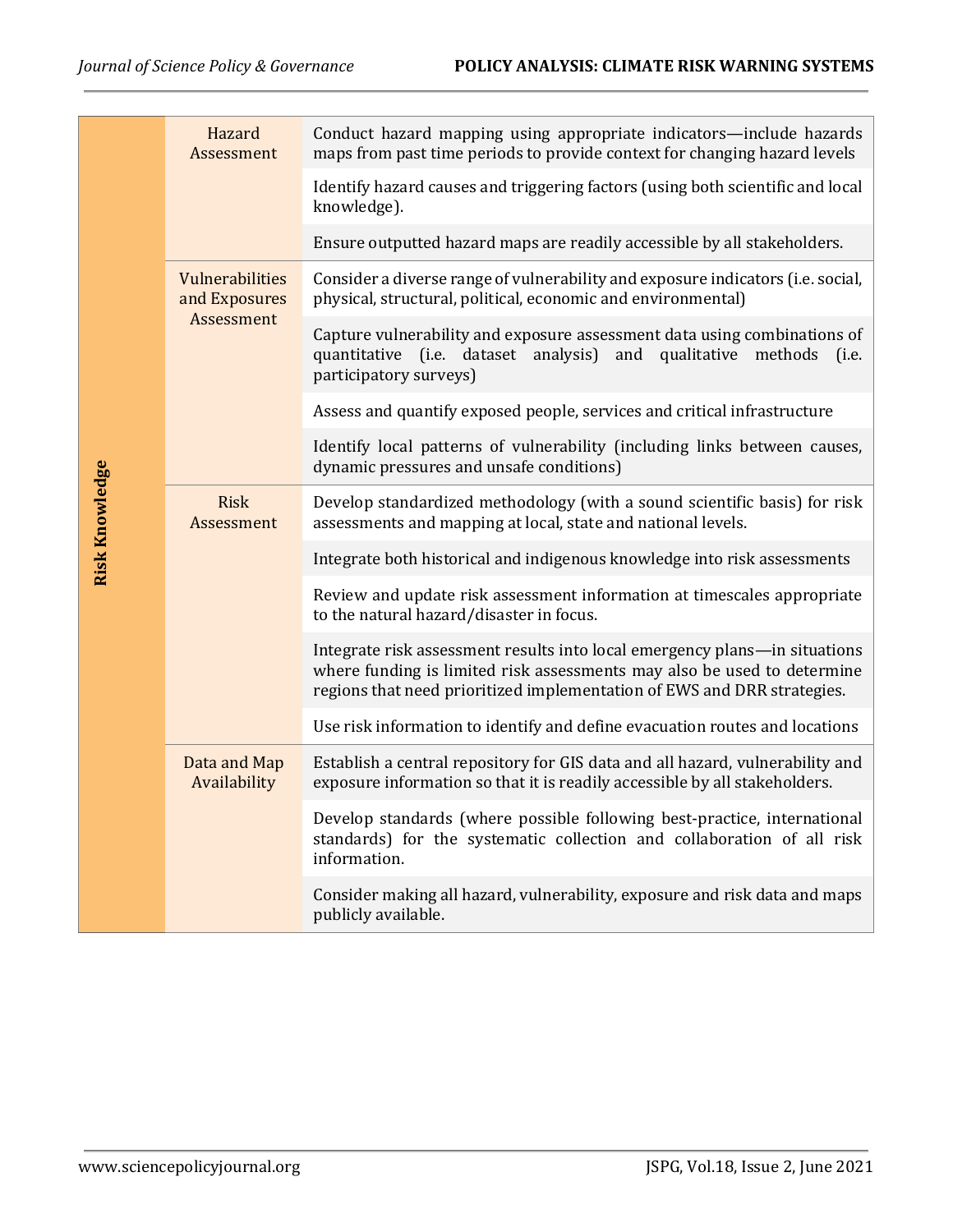|                                   | Indicator<br>Selection        | Select suitable monitoring and forecasting indicators that can be used for early<br>combination of desktop<br>warning<br>(using<br>$\mathbf{a}$<br>research<br>and<br>user-<br>interviews/surveys) |
|-----------------------------------|-------------------------------|----------------------------------------------------------------------------------------------------------------------------------------------------------------------------------------------------|
|                                   |                               | Ensure indicator data is of an appropriate timescale and that it is readily<br>available for use.                                                                                                  |
|                                   |                               | Detail strengths and limitations of the selected indicators                                                                                                                                        |
|                                   | Monitoring<br>Utility         | Select appropriate measuring and data collection devices (i.e. is monitoring<br>conducted using in-situ observations, space-based observations or a blended<br>combination?)                       |
|                                   |                               | If any in-situ observations are being used, then secure relevant<br>instrumentation that is suited to local conditions and circumstances.                                                          |
|                                   |                               | Locate trained personnel for use and maintenance of equipment.                                                                                                                                     |
|                                   |                               | Ensure monitoring information is received, processed and available for use in<br>real time or near real time.                                                                                      |
|                                   |                               | If any space-based observations are being used, secure access to appropriate<br>remote-sensing data.                                                                                               |
| <b>Monitoring and Forecasting</b> |                               | Involve the local community in monitoring where possible (i.e. if using in-situ<br>observations, encourage citizen science in recording observations)                                              |
|                                   |                               | Ensure relevant quality controls are in place for both in-situ and space-based<br>observations (or a combination).                                                                                 |
|                                   |                               | Involve local indigenous people for their expertise in traditional ecological<br>knowledge that can further aid on-ground observations of intensifying<br>conditions.                              |
|                                   | Forecasting<br><b>Utility</b> | Either develop or secure access to appropriate forecasting models (with a<br>sound scientific basis) that can be coupled with monitoring indicators for a<br>suitable early warning                |
|                                   |                               | Ensure software and data required for forecast model is update periodically<br>and has high security standards                                                                                     |
|                                   |                               | Implement power backup sources for forecasting model (if not already<br>implemented).                                                                                                              |
|                                   |                               | Ensure forecasting model has undergone rigorous error testing and is subject<br>to regular updates and tests.                                                                                      |
|                                   | Threshold<br>Selection        | Define threshold values using sound scientific research as well as local<br>qualitative inputs (from previous engagements)                                                                         |
|                                   |                               | Decide on the structural nature of thresholds triggering a warnings (i.e.<br>conditional, parametric, Bayesian, etc).                                                                              |
|                                   | www.sciencepolicyjournal.org  | JSPG, Vol.18, Issue 2, June 2021                                                                                                                                                                   |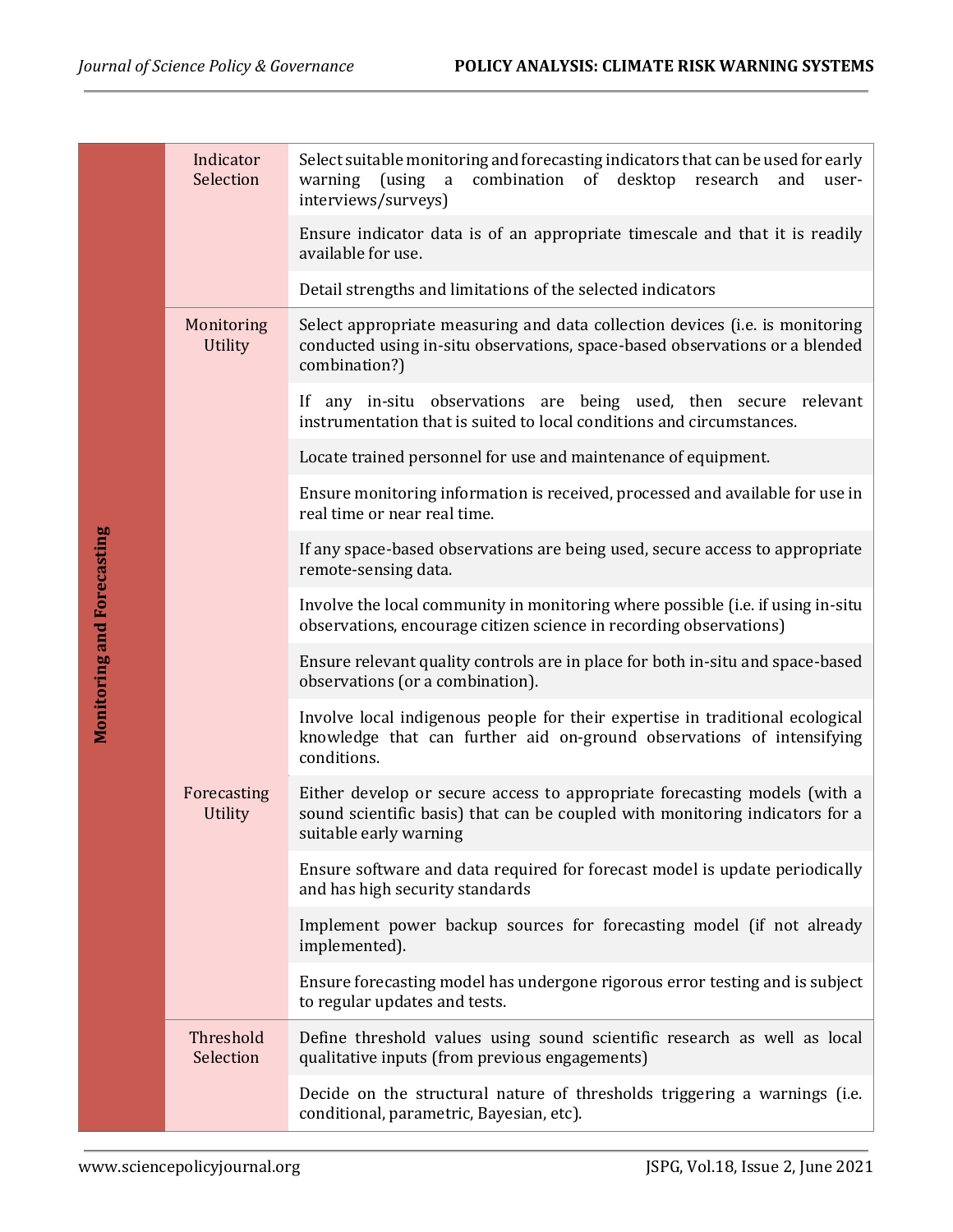|                                        | Communication<br>Structure   | Prepare a warning message template with clear, understandable and<br>informal language, include:<br>WHY-Forecasted situation with possible consequences of inaction<br>٠<br>WHEN-Expected time of event and time of evacuation (with clear<br>٠<br>differentiation)<br>WHERE-Places and areas most at risk<br>٠<br>WHAT-How to evacuate and any potential actions to take |
|----------------------------------------|------------------------------|---------------------------------------------------------------------------------------------------------------------------------------------------------------------------------------------------------------------------------------------------------------------------------------------------------------------------------------------------------------------------|
|                                        |                              | Select a warning chime or sound that is distinct to the EWS                                                                                                                                                                                                                                                                                                               |
|                                        |                              | Ensure warnings are prepared in all spoken and read languages within the<br>region                                                                                                                                                                                                                                                                                        |
|                                        |                              | Ensure warnings are easily understood by any potential transient<br>communities                                                                                                                                                                                                                                                                                           |
|                                        |                              | Pre-test warning efficacy and understandability on stakeholders and users<br>before time of disaster if possible                                                                                                                                                                                                                                                          |
|                                        | Warning<br>Dissemination     | Use multiple information sources that are trusted by locals and repeat the<br>message many times                                                                                                                                                                                                                                                                          |
| <b>Communication and Dissemination</b> |                              | Ensure that dissemination channels reach all at risk (i.e. SMS<br>communication may not reach certain low-socioeconomic communities<br>and alternative informal communication dissemination may be needed)                                                                                                                                                                |
|                                        |                              | Conduct regular coordination, planning and review meetings for all<br>warning issuers, local media and other disseminating bodies                                                                                                                                                                                                                                         |
|                                        |                              | Consider informal sources of warning dissemination most relevant to the<br>community at risk (i.e. church groups, trusted community elders, etc.)                                                                                                                                                                                                                         |
|                                        |                              | Generate and disseminate warning in an efficient and timely manner so<br>that vulnerable populations have time to act-in the case of fast-onset<br>events (i.e. floods, tropical cyclones) consider automating warning<br>dissemination.                                                                                                                                  |
|                                        |                              | Verify that all dissemination channels (SMS, radio, web, TV, informal,<br>sirens, bells, public address systems, door-to-door visits, community<br>meetings, etc.) are active, with high coverage and are able to disseminate<br>information rapidly                                                                                                                      |
|                                        |                              | Develop feedback mechanisms to verify that severe to extreme warnings<br>have been received.                                                                                                                                                                                                                                                                              |
|                                        |                              | Develop agreements to utilize private sector resources where needed (i.e.<br>cellular services, satellite, television, radio, social media etc.)                                                                                                                                                                                                                          |
|                                        |                              | Inform community when a threat has ended.                                                                                                                                                                                                                                                                                                                                 |
|                                        |                              |                                                                                                                                                                                                                                                                                                                                                                           |
|                                        | www.sciencepolicyjournal.org | JSPG, Vol.18, Issue 2, June 2021                                                                                                                                                                                                                                                                                                                                          |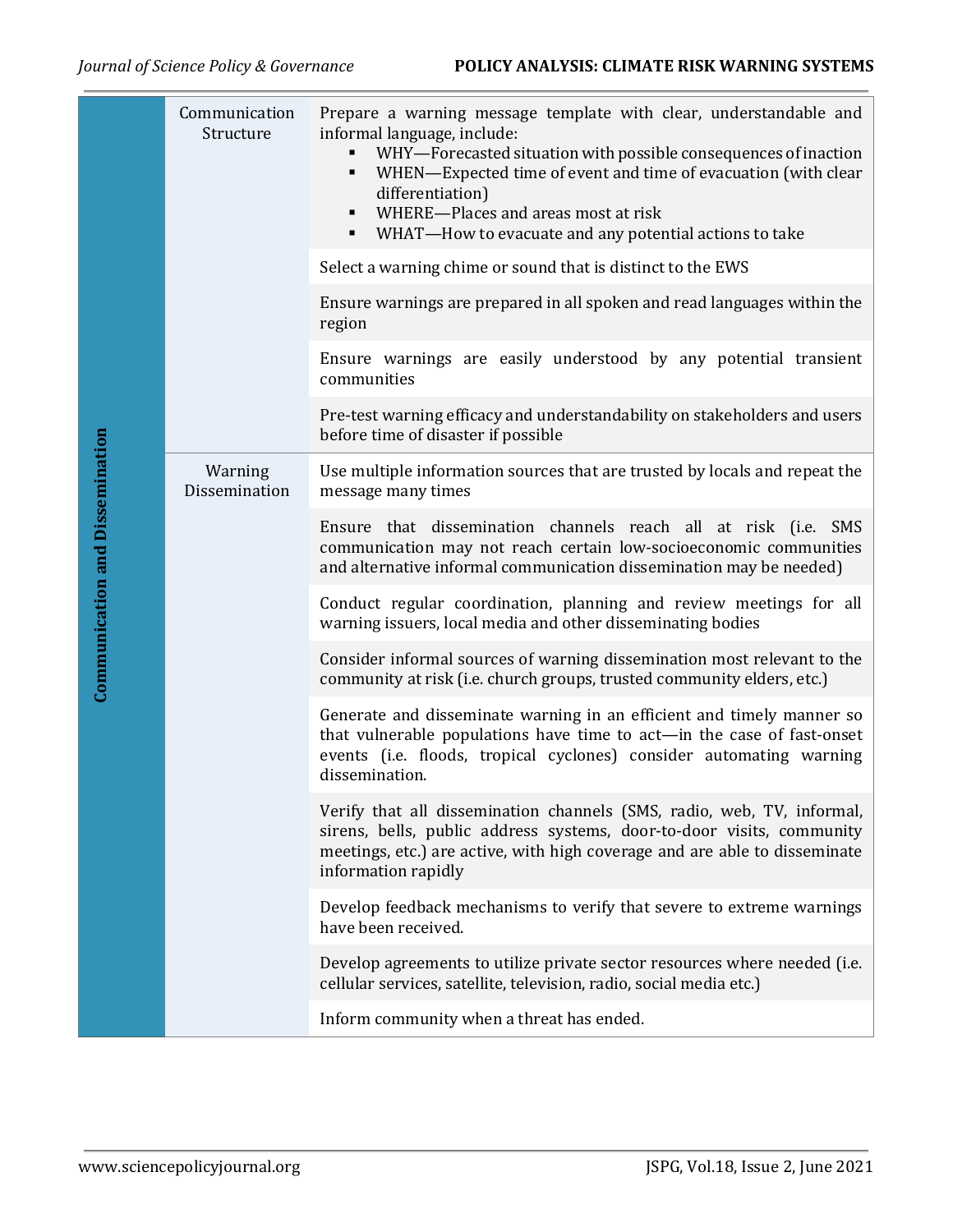|                     | Emergency<br>Plans and<br>SOPs                | Use results of risk and needs assessments to improve and tailor local<br>emergency plans                                                                                                                                                                                   |
|---------------------|-----------------------------------------------|----------------------------------------------------------------------------------------------------------------------------------------------------------------------------------------------------------------------------------------------------------------------------|
|                     |                                               | Ensure all developed plans and SOPs are done so in a participatory manner<br>and engage with all relevant sectors impacted by a natural disaster.                                                                                                                          |
|                     |                                               | Ensure emergency plans are regularly reviewed and updated in light of new<br>information, Post Disaster Reviews and changing conditions.                                                                                                                                   |
|                     | Community<br>Awareness<br>and<br>preparedness | Develop and implement public awareness and education campaigns tailored<br>to relevant local communities that help them better understand and respond<br>to early warnings. This may include workshops, brochures, flyers, local media<br>collaborations, field days, etc. |
|                     |                                               | Consider working with relevant local schools, existing social, religious and<br>cultural groups                                                                                                                                                                            |
| Response Capability |                                               | Conduct post-disaster reviews of previous disasters to analyze previous<br>responses and understand how they may be improved.                                                                                                                                              |
|                     |                                               | Consider conducting scenario-based contingency planning (in smaller groups)<br>to educate and prepare local individuals and stakeholders.                                                                                                                                  |
|                     |                                               | Provide specialized training to relevant technical officers and stakeholders                                                                                                                                                                                               |
|                     |                                               | Establish evacuation areas/zones and plans                                                                                                                                                                                                                                 |
|                     | Warning<br>trust and<br>credibility           | Ensure that previous user-engagement that investigated community trust and<br>actionability towards warning actionability are developed into strategies that<br>build credibility, trust and transparency within the community                                             |
|                     |                                               | Conduct significant error testing on past datasets to minimize false negatives<br>(Missed detection of event) and false positives (False alarms)                                                                                                                           |
|                     |                                               | Ensure that pre-defined roles and responsibilities are accurate and<br>accountable at all EWS stages                                                                                                                                                                       |
|                     | Response<br>Evaluation                        | Analyze previous emergency and disaster events and responses and<br>iteratively incorporate any lessons learned                                                                                                                                                            |
|                     |                                               | Conduct post-disaster reviews that engage with locals and gauge their<br>perspectives on the efficacy of previous responses                                                                                                                                                |
|                     |                                               |                                                                                                                                                                                                                                                                            |
|                     |                                               |                                                                                                                                                                                                                                                                            |
|                     | www.sciencepolicyjournal.org                  | JSPG, Vol.18, Issue 2, June 2021                                                                                                                                                                                                                                           |
|                     |                                               |                                                                                                                                                                                                                                                                            |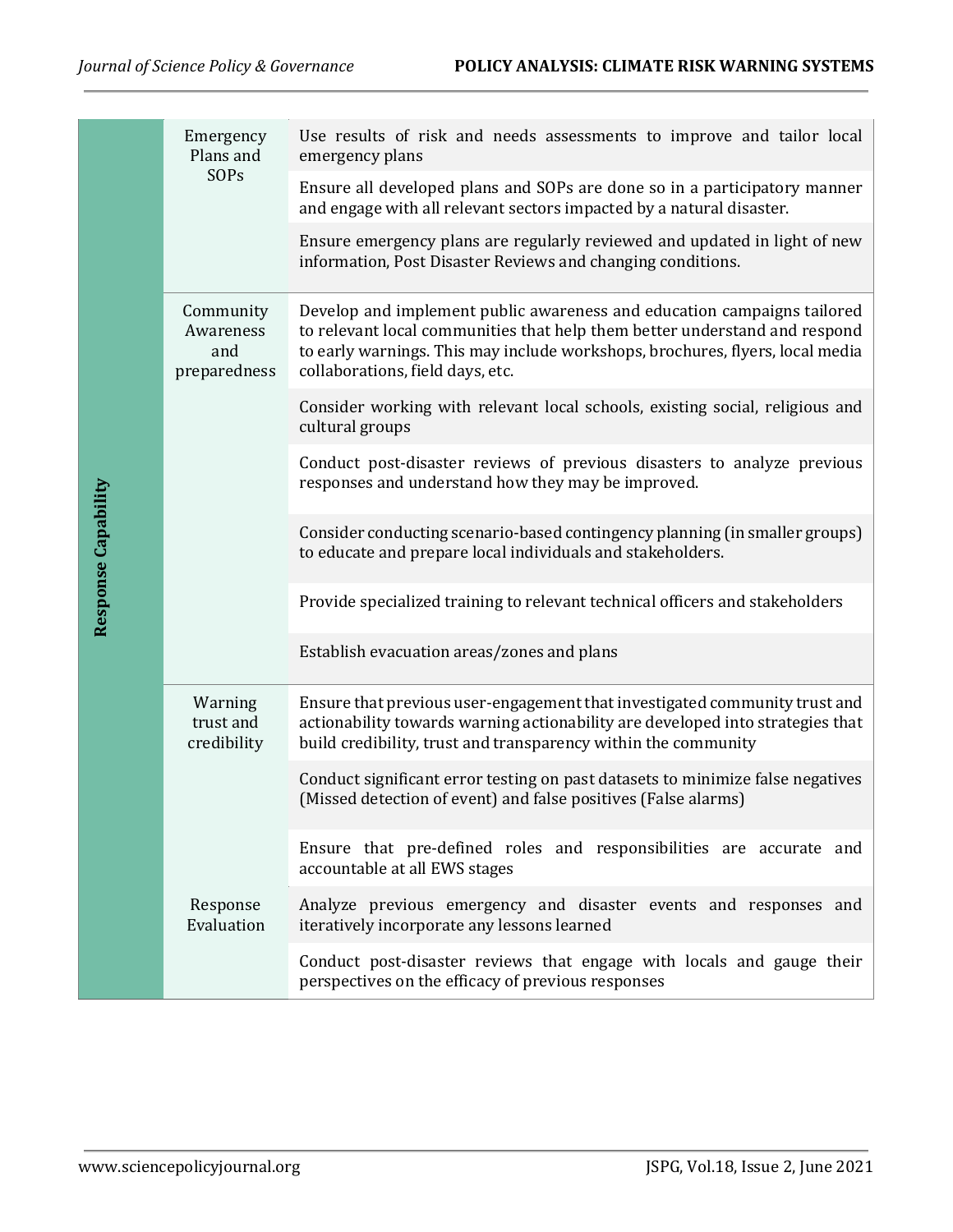#### **References**

- "What can go wrong with a Forecast-based Financing project?", accessed December 14th. [https://www.forecast-based-financing.org/our](https://www.forecast-based-financing.org/our-projects/what-can-go-wrong/)[projects/what-can-go-wrong/.](https://www.forecast-based-financing.org/our-projects/what-can-go-wrong/)
- Abarquez, Imelda, and Zubair Murshed. 2004. *Field Practitioners' Handbook*: Asian Disaster Preparedness Center Bangkok.

Aitkenhead, I. 2020. "Assessing Agricultural Drought Management Strategies in the Northern Murray Darling Basin." School of Science, Monash University.

- Aitkenhead, I., A. Asghari, and J. Bhardwaj. 2020. "Generating proactive, localised and inclusive responses to drought—a case study in the Goondiwindi Region of Southern Queensland." School of Science, Monash University.
- Andersson, Lotta, Julie Wilk, L. Phil Graham, Jacob Wikner, Suzan Mokwatlo, and Brilliant Petja. 2019. "Local early warning systems for drought—Could they add value to nationally disseminated seasonal climate forecasts?" *Weather and Climate Extremes*.
- Asghari, A. 2020. "Improving drought resilience in northern Murray-Darling Basin farming communities through proactive assistance." School of Science, Monash University.
- Australian Bureau of Statistics (ABS). 1988. "Drought in Australia."
- Bangladesh Red Crescent Society. 2019. Forecast-Based Financing (FbF) Flood Early Action Protocol (EAP) Bangladesh.
- Banholzer, Sandra, James Kossin, and Simon Donner. 2014. "The Impact of Climate Change on Natural Disasters." In *Reducing Disaster: Early Warning Systems for Climate Change*, edited by Ashbindu Singh and Zinta Zommers, 21-49. Dordrecht: Springer Netherlands.
- Basher, Reid. 2006. "Global early warning systems for natural hazards: systematic and people-centred." *Philosophical Transactions of the Royal Society A: Mathematical, Physical and Engineering Sciences* 364 (1845):2167-2182. [https://doi.org/10.1098/rsta.2006.1819.](https://doi.org/10.1098/rsta.2006.1819)
- Baudoin, Marie-Ange, Sarah Henly-Shepard, Nishara Fernando, Asha Sitati, and Zinta Zommers. 2016. "From Top-Down to "Community-Centric" Approaches to Early Warning Systems: Exploring Pathways to Improve Disaster Risk Reduction Through Community Participation." *International Journal of Disaster Risk Science* 7 (2):163-174. [https://doi.org/10.1007/s13753-016-0085-6.](https://doi.org/10.1007/s13753-016-0085-6)
- Behlert, Benedikt, Rouven Diekjobst, Carsten Felgentreff, Timeela Manandhar, Peter Mucke, Ludger Pries, Katrin Radtke, and Daniel Weller. 2020. "The WorldRiskReport 2020." In, 43-51. Bündnis Entwicklung Hilft,
- Bhardwaj, J. 2020. "Building Capacity for an Integrated people-centred Early Warning System (I-EWS) for Drought in the Northern Murray Darling Basin." School of Science, Monash University.
- Brouwer, R., S. Akter, L. Brander, and Haque E. 2007. "Socioeconomic Vulnerability and Adaptation to Environmental Risk: A Case Study of Climate Change and Flooding in Bangladesh." *Risk Analysis* 27:313-326. [https://doi.org/10.1111/j.1539-](https://doi.org/10.1111/j.1539-6924.2007.00884.x) [6924.2007.00884.x.](https://doi.org/10.1111/j.1539-6924.2007.00884.x)
- Bureau of Meteorology (BoM). 2020. Special Climate Statement 70—drought conditions in eastern Australia and impact on water resources in the Murray–Darling Basin.
- Cinco, T.A., R.G. de Guzman, A.M.D. Ortiz, R.J.P. Delfino, R.D. Lasco, F.D. Hilario, E.L. Juanillo, R. Barba, and E.D. Ares. 2016. "Observed trends and impacts of tropical cyclones in the Philippines." *International journal of Climatology* 36 (14):4638-4650. [/https://doi.org/10.1002/joc.4659.](https://doi.org/10.1002/joc.4659)
- Cobon, David H., Grant S. Stone, John O. Carter, Joe C. Scanlan, Nathan R. Toombs, Xike Zhang, Jacqui Willcocks, and Greg M. McKeon. 2009. "The climate change risk management matrix for the grazing industry of northern Australia." *The Rangeland Journal* 31 (1):31-49. [https://doi.org/10.1071/RJ08069.](https://doi.org/10.1071/RJ08069)
- Coughlan de Perez, E., Bjjm van den Hurk, M. K. Van Aalst, B. Jongman, T. Klose, and P. Suarez. 2015. "Forecast-based financing: an approach for catalyzing humanitarian action based on extreme weather and climate forecasts." *Natural Hazards and Earth System Sciences* 15 (4):895-904.
- Coughlan de Perez, Erin, Bart van den Hurk, Maarten K. van Aalst, Irene Amuron, Deus Bamanya, Tristan Hauser, Brenden Jongma, Ana Lopez, Simon Mason, and Janot Mendler de Suarez. 2016. "Action-based flood forecasting for triggering humanitarian action." *Hydrology and Earth System Sciences* 20 (9):3549-3560.
- Dayal, Kavina S., Ravinesh C. Deo, and Armando A. Apan. 2018. "Spatio-temporal drought risk mapping approach and its application in the drought-prone region of south-east Queensland, Australia." *Natural Hazards* 93 (2):823-847. [https://doi.org/10.1007/s11069-018-3326-8.](https://doi.org/10.1007/s11069-018-3326-8)
- de León, Juan Carlos Villagran, Janos Bogardi, Stefanie Dannenmann, and Reid Basher. 2006. "Early warning systems in the context of disaster risk management." *Entwicklung and Ländlicher Raum* 2:23-25.
- Diamond, H. 2020. "Southwest Pacific Enhanced Archive for Tropical Cyclones (SPEArTC)." accessed 4 January.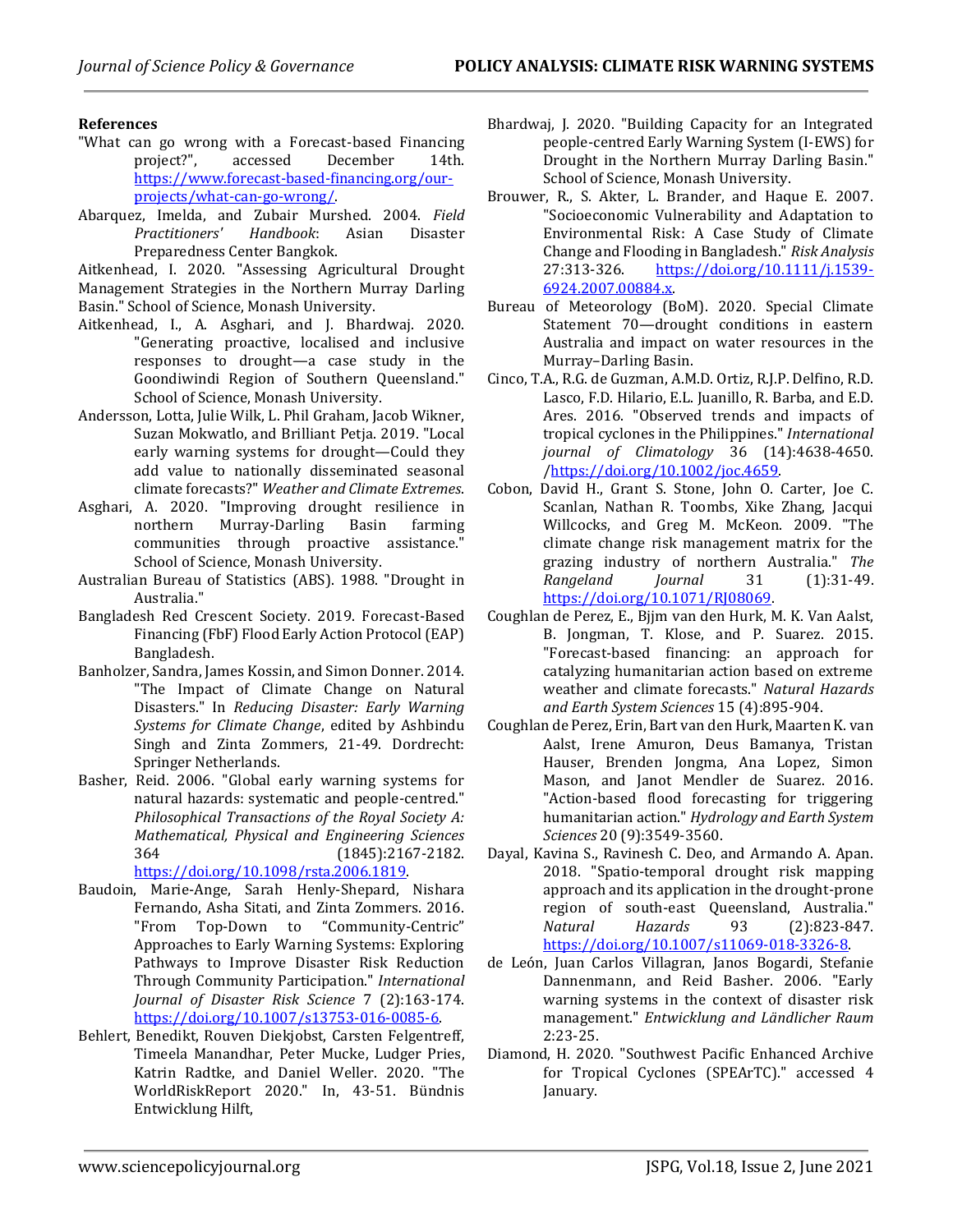- Docker, Benjamin, and Ian Robinson. 2014. "Environmental water management in Australia: experience from the Murray-Darling Basin." *International Journal of Water Resources Development* 30 (1):164-177. [https://doi.org/10.1080/07900627.2013.79203](https://doi.org/10.1080/07900627.2013.792039) [9.](https://doi.org/10.1080/07900627.2013.792039)
- Feeny, S. and McGillivray, M. 2010. "Aid and growth in Small Island developing states." *Journal of Development Studies* 46 (5):897-917. [https://doi.org/10.1080/00220381003623889.](https://doi.org/10.1080/00220381003623889)
- Garcia, Carolina, and Carina Fearnley. 2012. "Evaluating Critical Links in Early Warning Systems." *Environmental Hazards* 11:123-137. [https://doi.org/10.1080/17477891.2011.60987](https://doi.org/10.1080/17477891.2011.609877) [7.](https://doi.org/10.1080/17477891.2011.609877)
- Garcia Londoño, Carolina. 2011. "Mountain Risk Management: Integrated People Centred Early Warning System as a risk reduction strategy, Northern Italy." PhD. Progr, University of Milano-Bicocca.
- Global Disaster Alert and Coordination System (GDAC). 2017. CycloneWinston\_StormSurge. edited by ArcGIS.
- Government of Fiji. 2016. Fiji post-disaster needs assessment, tropical cyclone Winston, February 20, 2016. edited by Government of Fiji. Suva.
- Hart, Barry T. 2016. "The Australian Murray–Darling Basin Plan: challenges in its implementation (part 1)." *International Journal of Water Resources Development* 32 (6):819-834. [https://doi.org/10.1080/07900627.2015.10838](https://doi.org/10.1080/07900627.2015.1083847) [47.](https://doi.org/10.1080/07900627.2015.1083847)
- HDX. 2019a. Fiji Administrative Boundaries.
- HDX. 2019b. HOTOSM Fiji (east) Roads. edited by OpenStreetMap Export.
- HDX. 2019c. HOTOSM Fiji (west) Roads. edited by OpenStreetMap Export.
- Heinrich, D., and M. Bailey. 2020. Forecast-based financing and early action for drought: Guidance notes for the Red Cross Red Crescent.
- Hennessy, K., Scott Power, and Gillian Cambers. 2011. *Climate Change in the Pacific: Scientific Assessment and New Research. Volume 1, Regional Overview*.
- Hidayat, Benny, and C. O. Egbu. 2010. "A literature review of the role of project management in post-disaster reconstruction." 2010.
- Ho, Elaine. 2018. "Criteria-based ranking (CBR): A comprehensive process for selecting and prioritizing monitoring indicators." *MethodsX* 5:1324-1329.

[https://doi.org/10.1016/j.mex.2018.10.015.](https://doi.org/10.1016/j.mex.2018.10.015)

Hughes, Neal, David Galeanol, and Steve Hatfield-Dodds. 2019. The effects of drought and climate variability on Australian farms. Canberra: Australian Bureau of Agricultural Resource Economics and Sciences (ABARES).

- Intergovernmental Panel on Climate Change. 2014. IPCC Fifth Assessment Report (AR5) edited by (Core Writing Team—R.K. Pachauri and L.A. Meyer (eds.)). Geneva, Switzerland.
- Jacka, Jerry K. 2020. "In the Time of Frost: El Niño and the Political Ecology of Vulnerability in Papua New Guinea." *Anthropological Forum* 30 (1-2):141-156. [https://doi.org/10.1080/00664677.2019.16478](https://doi.org/10.1080/00664677.2019.1647832) [32.](https://doi.org/10.1080/00664677.2019.1647832)
- Jacot Des Combes, H. 2019. "Storm Surges, Heavy Rain and Strong Wind: Impacts of Tropical Cyclone Winston in Fiji—Focus on Health." *Extreme Weather Events and Human Health*:185- 196[.https://doi.org/10.1007/978-3-030-23773-](https://doi.org/10.1007/978-3-030-23773-8) [8.](https://doi.org/10.1007/978-3-030-23773-8)
- Kelman, Ilan, Jessica Mercer, and J. C. Gaillard. 2012. "Indigenous knowledge and disaster risk reduction." *Geography* 97:12-21.
- Knutson, Thomas, John McBride, Johnny Chan, Kerry Emanuel, Greg Holland, Christopher Landsea, Isaac Held, James Kossin, A. Srivastava, and Masato Sugi. 2010. "Tropical Cyclones and Climate Change." *Nature Geoscience* 3. [https://doi.org/10.1038/ngeo779.](https://doi.org/10.1038/ngeo779)
- Kuleshov, Yuriy, Kasis Inape, Andrew Watkins, Adele Bear-Crozier, Zhi-Weng Chua, Pingping Xie, Takuji Kubota, Tomoko Tashima, Robert Stefanski, and Toshiyuki Kurino. 2019. "Climate Risk and Early Warning Systems (CREWS) for Papua New Guinea." In.
- Lagmay, A.M.F., R.P. Agaton, M.A.C. Bahala, J.B.L.T. Briones, K.M.C. Cabacaba, C.V.C. Caro, L.L. Dasallas, L.A.L. Gonzalo, C.N. Ladiero, J.P. Lapidez, M.T.F. Mungcal, J.V.R. Puno, M.M.A.C. Ramos, J. Santiago, J.K. Suarez, and J.P. Tablazon. 2015. "Devastating storm surges of Typhoon Haiyan." *International Journal of Disaster Risk Reduction* 11:1-12. https://doi.org/10.1016/j.ijdrr.2014.10.006.
- Macherera, Margaret, and Moses J. Chimbari. 2016. "A review of studies on community based early warning systems." *Jamba (Potchefstroom, South Africa)* 8 (1).

[https://doi.org/10.4102/jamba.v8i1.206.](https://doi.org/10.4102/jamba.v8i1.206) Marchezini, Victor, Rachel Trajber, Débora Olivato, Viviana

- Aguilar Muñoz, Fernando de Oliveira Pereira, and Andréa Eliza Oliveira Luz. 2017. "Participatory Early Warning Systems: Youth, Citizen Science, and Intergenerational Dialogues on Disaster Risk Reduction in Brazil." *International Journal of Disaster Risk Science* 8 (4):390-401. [https://doi.org/10.1007/s13753-017-0150-9.](https://doi.org/10.1007/s13753-017-0150-9)
- Méheux, K., Dominey-Howes, D. and Lloyd, K. 2007. "Natural hazard impacts in small island developing states: A review of current knowledge and future research needs." *Natural Hazards* 40 (2):429-446. [https://doi.org/10.1007/s11069-](https://doi.org/10.1007/s11069-006-9001-5) [006-9001-5.](https://doi.org/10.1007/s11069-006-9001-5)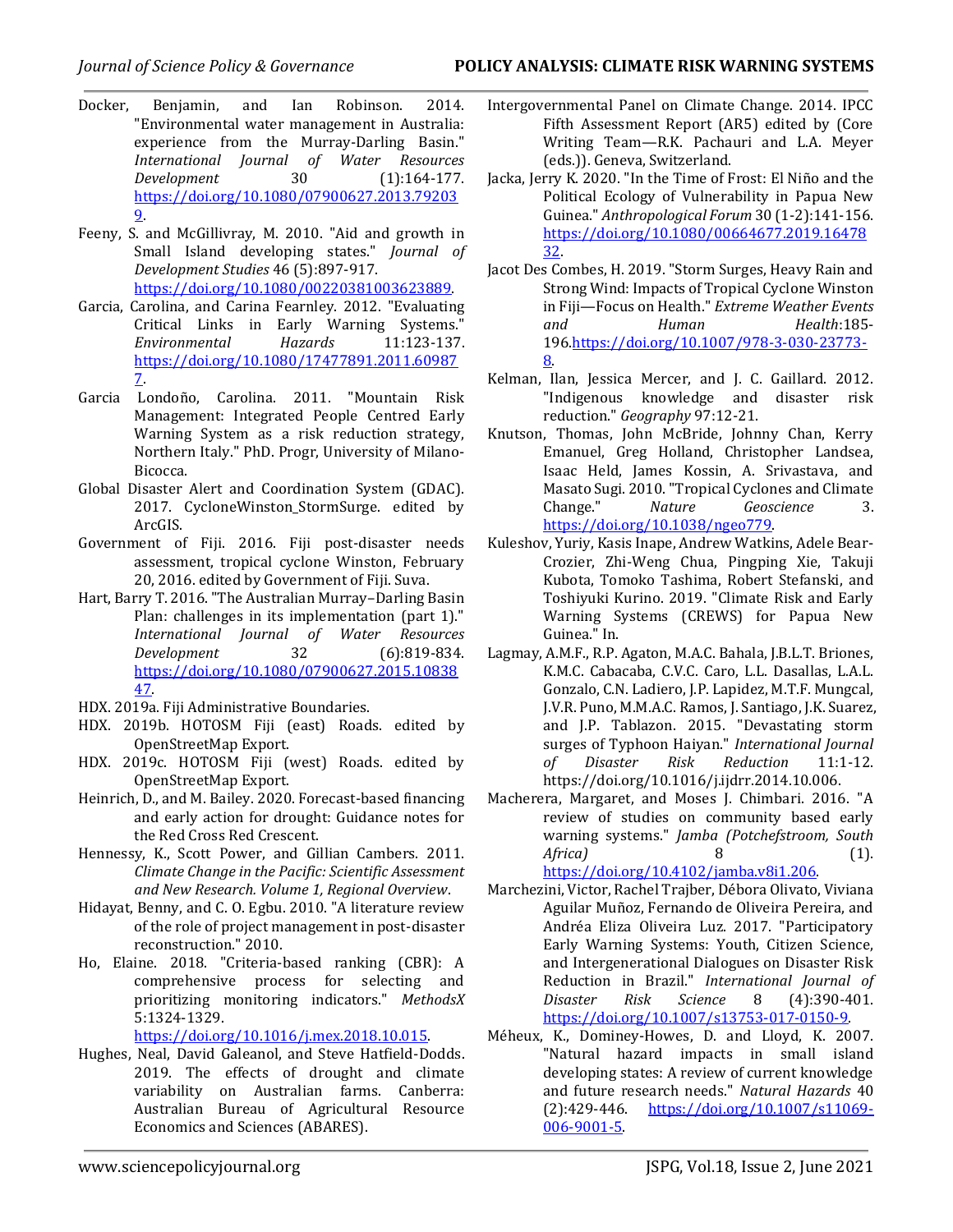- Mercer, Jessica. 2010. "Disaster Risk Reduction or Climate Change Adaptation: Are We Reinventing the Wheel?" *Journal of International Development* 22:247-264. [https://doi.org/10.1002/jid.1677.](https://doi.org/10.1002/jid.1677)
- Mercer, Jessica, Dale Dominey-Howes, Ilan Kelman, and Kate Lloyd. 2007. "The potential for combining indigenous and western knowledge in reducing vulnerability to environmental hazards in small island developing states." *Environmental Hazards* 7(4):245-256.

[https://doi.org/10.1016/j.envhaz.2006.11.001.](https://doi.org/10.1016/j.envhaz.2006.11.001)

- Merz, Bruno, Christian Kuhlicke, Michael Kunz, Massimiliano Pittore, Andrey Babeyko, David N. Bresch, Daniela I. V. Domeisen, Frauke Feser, Inga Koszalka, Heidi Kreibich, Florian Pantillon, Stefano Parolai, Joaquim G. Pinto, Heinz Jürgen Punge, Eleonora Rivalta, Kai Schröter, Karen Strehlow, Ralf Weisse, and Andreas Wurpts. 2020. "Impact Forecasting to Support Emergency Management of Natural Hazards." *Reviews of Geophysics* 58 (4):e2020RG000704. [https://doi.org/10.1029/2020RG000704.](https://doi.org/10.1029/2020RG000704)
- Mileti, Dennis S., and John H. Sorensen. 1990. Communication of emergency public warnings: A social science perspective and state-of-the-art assessment. Oak Ridge National Lab., TN (USA).
- National Disaster Risk Reduction and Management Council. 2014. Updates re the Effects of Typoon Yolanda.
- Open Street Map. 2016a. Fiji Comms. edited by ArcGIS.
- Open Street Map. 2016b. Fiji Hospitals. edited by ArcGIS.
- Philippine Red Cross. 2019. Typhoon Early Action Protocol.
- Productivity Commission. 2005. Trends in Australian Agriculture. Canberra.
- Productivity Commission. 2009. Government Drought Support-Productivity Commission Inquiry Report. Melbourne.
- Quiggin, John, David Adamson, Sarah Chambers, and Peggy Schrobback. 2010. "Climate Change, Uncertainty, and Adaptation: The Case of Irrigated Agriculture in the Murray-Darling Basin in Australia." *Canadian Journal of Agricultural Economics/Revue canadienne d'agroeconomie* 58 (4):531-554. [https://doi.org/10.1111/j.1744-](https://doi.org/10.1111/j.1744-7976.2010.01200.x) [7976.2010.01200.x.](https://doi.org/10.1111/j.1744-7976.2010.01200.x)
- Ruhr University Bochum—Institute for International Law of Peace and Armed Conflict (IFHV).
- Sena, Aderita, Kristie L. Ebi, Carlos Freitas, Carlos Corvalan, and Christovam Barcellos. 2017. "Indicators to measure risk of disaster associated with drought: Implications for the health sector." *PloS one* 12 (7):e0181394-e0181394.

[https://doi.org/10.1371/journal.pone.0181394.](https://doi.org/10.1371/journal.pone.0181394)

- Statistics for Development Division. 2019. PopGIS3—Fiji. edited by PopGIS.
- Svoboda, Mark, and Brian Fuchs. 2016. "Handbook of Drought Indicators and Indices."

Terry, James P., and A. Y. Annie Lau. 2018. "Magnitudes of nearshore waves generated by tropical cyclone Winston, the strongest landfalling cyclone in South Pacific records. Unprecedented or unremarkable?" *Sedimentary Geology* 364:276- 285.

[https://doi.org/10.1016/j.sedgeo.2017.10.009.](https://doi.org/10.1016/j.sedgeo.2017.10.009)

- Twigg, John. 2015. *Disaster risk reduction*: Overseas Development Institute, Humanitarian Policy Group London.
- United Nations Development Programme (UNDP). 2018. Five Approaches to Build Functional Early Warning Systems. Geneva, Switzerland.
- United Nations Office for Disaster Risk Reduction. 2004. "Basic Terms of Disaster Risk Reduction." *Living with Risk: A Global Review of Disaster Reduction Initiatives*.
- United Nations Office for Disaster Risk Reduction (UNDRR), and United Nations Development Programme (UNDP). 2012. "Disaster risk reduction and climate change adaptation in the Pacific: an institutional and policy analysis." *Suva, Fiji: UNISDR, UNDP, 76pp*.
- Wamsler, Christine, and Nigel Lawson. 2012. "Complementing institutional with localised strategies for climate change adaptation: a South– North comparison." *Disasters* 36 (1):28-53.
- Webb, Julie. 2020. "What difference does disaster risk reduction make? Insights from Vanuatu and tropical cyclone Pam." *Regional Environmental Change* 20. [https://doi.org/10.1007/s10113-](https://doi.org/10.1007/s10113-020-01584-y) [020-01584-y.](https://doi.org/10.1007/s10113-020-01584-y)
- Wilhite, Donald A., Mannava V. K. Sivakumar, and Roger Pulwarty. 2014. "Managing drought risk in a changing climate: The role of national drought policy." *Weather and Climate Extremes* 3:4-13. [https://doi.org/10.1016/j.wace.2014.01.002.](https://doi.org/10.1016/j.wace.2014.01.002)
- Williges, Keith, Reinhard Mechler, Paul Bowyer, and Juraj Balkovic. 2017. "Towards an assessment of adaptive capacity of the European agricultural sector to droughts." *Climate Services* 7:47-63. [https://doi.org/10.1016/j.cliser.2016.10.003.](https://doi.org/10.1016/j.cliser.2016.10.003)
- World Meteorological Organization (WMO). 2014. Post-Typhoon Haiyan (Yolanda) Expert Mission to the Philippines, Manila and Tacloban, 7–12 April 2014, Mission Report
- World Meteorological Organization (WMO). 2015. "WMO Guidelines on Multi-hazard Impact-based Forecast and Warning Services.".
- World Meteorological Organization (WMO). 2018. Multihazard Early Warning Systems: A Checklist. Geneva, Switzerland.
- World Resources Institute. 2011. Reefs at Risk Revisited. edited by World Resources Institute.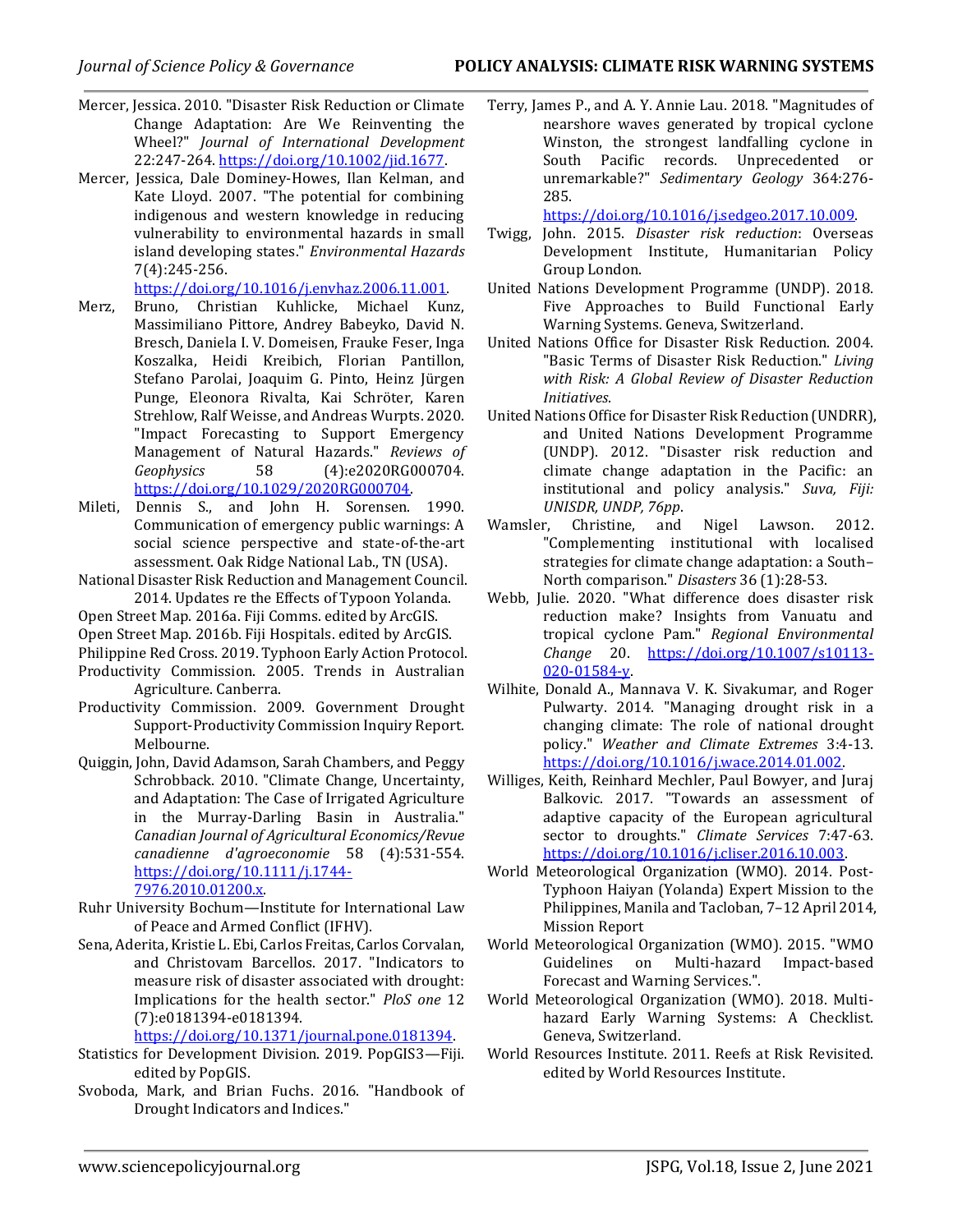Yin, Yuanyuan, Xingming Zhang, Degen Lin, Han Yu, Jing'ai Wang, and Peijun Shi. 2014. "GEPIC-V-R model: A GIS-based tool for regional crop drought risk assessment." *Agricultural Water Management* 144:107-119. [https://doi.org/10.1016/j.agwat.2014.05.017.](https://doi.org/10.1016/j.agwat.2014.05.017)

**Atifa Asghari** is a Mathematical Science graduate from Monash University (Australia). During her Honours research year in 2020, she investigated the feasibility of a Forecast-based Financing system to be implemented in an Australian context to increase drought proactivity. She worked closely with Yuriy Kuleshov and team members Isabella Aitkenhead and Jessica Bhardwaj to propose a drought response strategy to stakeholders. She has a close interest in how governments and agencies can collaborate with vulnerable communities to manage disaster risk reduction strategies (specifically financial management) for developing and least developed countries.

**Isabella Aitkenhead** is an Advanced Science and Global Challenges graduate from Monash University (Australia), with a major in Ecology and Conservation Biology. Her Honours research was focused on drought risk assessments specifically in Australia whilst considering applicability for use in other drought-vulnerable countries. She has a keen interest in climate adaptation and disaster risk reduction with specific interest in forming more positive relationships between people and the environment. During her Honours research year, she realized how important the response of local vulnerable communities to natural hazards is. She wanted to improve risk knowledge for vulnerable communities in order to increase their capacity to proactively and appropriately response to natural hazards such as drought.

**Madeleine Jackson** is an Environmental Science BSc graduate from the University of Liverpool (UK). As part of her final year dissertation, she investigated the interannual variability of tropical cyclones in Fiji and their impacts. Through an exchange semester at the Royal Melbourne Institute of Technology (RMIT) University in Melbourne (Australia) she met Yuriy Kuleshov who provided her with extensive tropical cyclone data. Her dissertation research has now been incorporated into this project for JSPG. In 2017, she took part in a volunteering project to Fiji. During her time there she experienced a tropical cyclone which led to her interest in this topic. She was able to engage with the local community and see the devastation caused, therefore she wanted her research to contribute towards reducing these impacts.

**Jessica Bhardwaj** is a physical science graduate from Monash University (Australia) and recent PhD candidate with the Royal Melbourne Institute of Technology (RMIT) University. In 2020 she undertook her Honours research project investigating the early prediction, detection and communication of drought and its related impacts in Australia's Northern Murray Darling Basin. This research made her interested in the development and implementation of user-centered Early Warning Systems for Disaster Risk Reduction in hazard-vulnerable communities around the world. She is currently a researcher with the Bureau of Meteorology in Australia, investigating the potential for such systems in Pacific Island countries such as Papua New Guinea and Vanuatu.

**Yuriy Kuleshov** is a climate scientist; his current roles are a Science Lead for the Climate Risk and Early Warning Systems (CREWS) projects at the Australian Bureau of Meteorology; Adjunct Professor at the SPACE Research Centre, Royal Melbourne Institute of Technology (RMIT) University; Chairman of the World Meteorological Organization (WMO) Space-based Weather and Climate Extremes Monitoring (SWCEM), among others. Yuriy is passionate about guiding the younger generation of scientists on climate research.

# **Acknowledgements**

The authors would like to acknowledge the various participants from the multiple qualitative studies. We are particularly grateful for the various participant and stakeholder insights from Northern MDB communities.